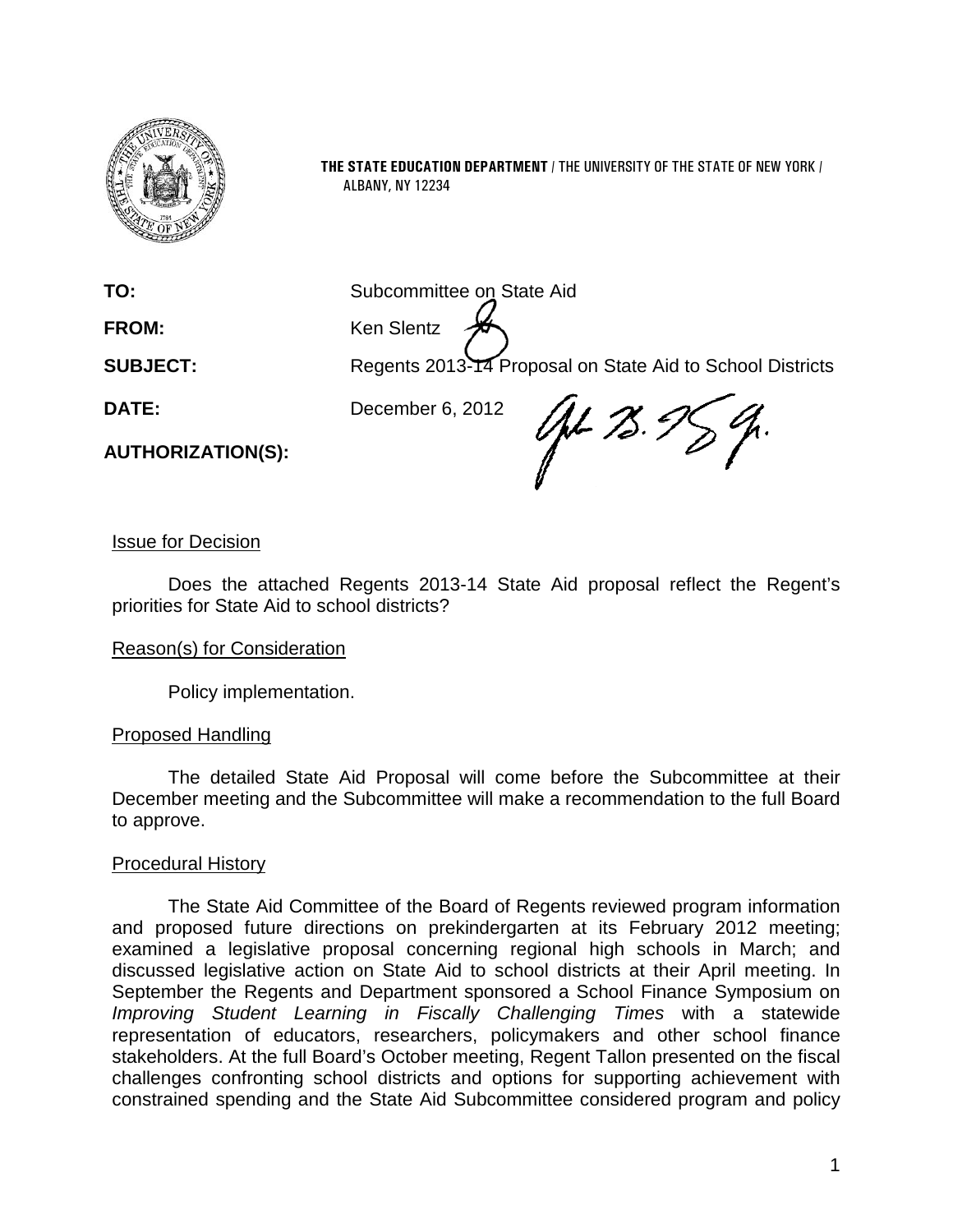directions for the 2013-14 Conceptual Proposal. The Education Finance Advisory Group, a representative group of statewide membership organizations and other school aid stakeholders, also met in October to discuss options for the 2013-14 Regents State Aid Proposal. The Subcommittee reviewed the conceptual proposal in November and discussed modifications. The attached proposal reflects revisions to the conceptual proposal presented in November and incorporates details concerning the amount and distribution of State Aid.

#### Background Information

Each year the Regents Subcommittee on State Aid develops the Regents State Aid proposal through a series of papers including a review of legislative action for the coming year, a review of the needs of school districts and an examination of various program directions and State Aid solutions.

#### Recommendation

I recommend the following action:

VOTED that the Regents adopt the attached report as their proposal on State Aid to school districts for the school year 2013-14.

#### Timetable for Implementation

Following the Regents approval of the final State Aid proposal for 2013-14, the Governor will issue his budget recommendations in January and ask the Legislature to approve a State budget by April 1.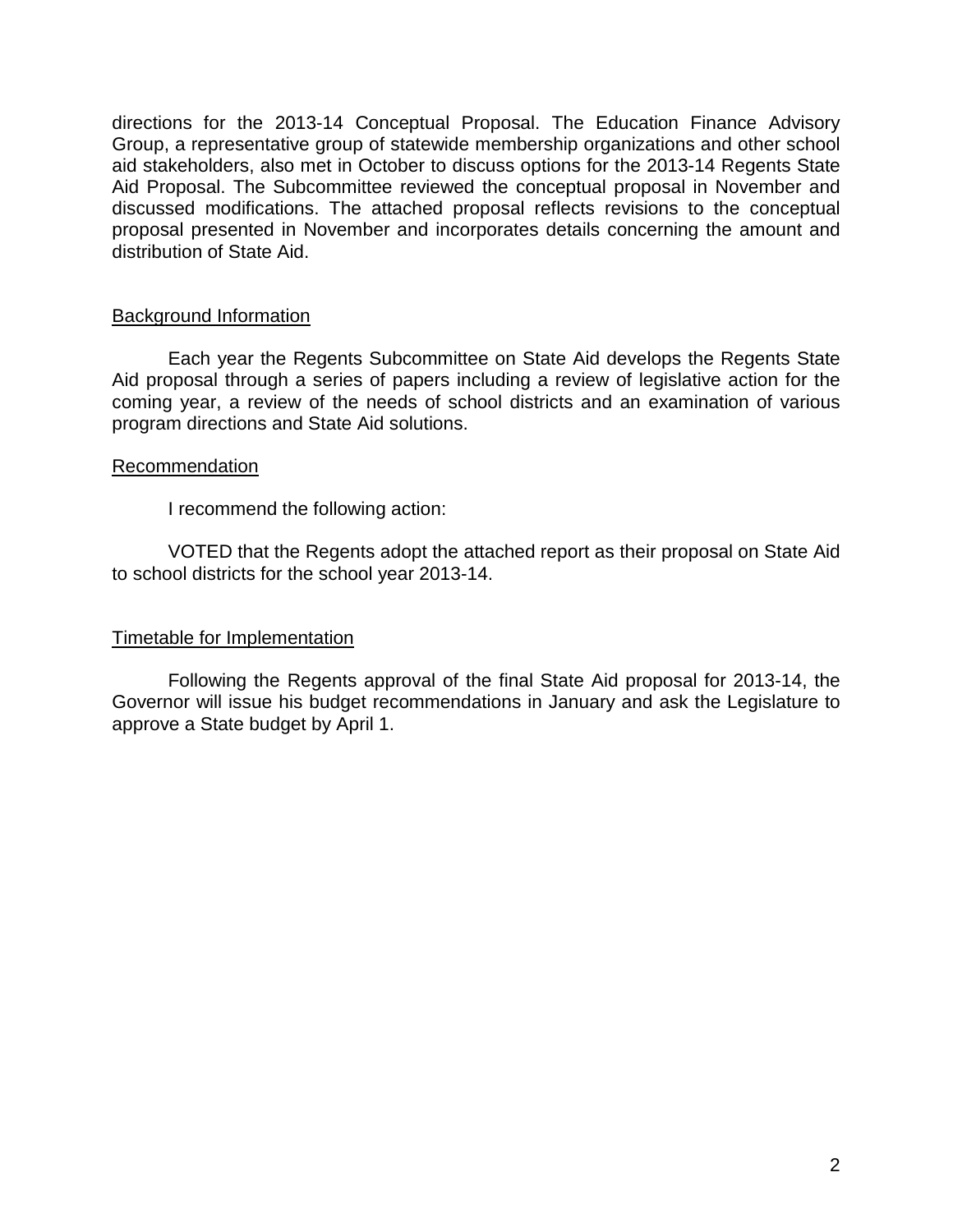## **Regents Proposal on State Aid to School Districts for School Year 2013-14**

#### **Executive Summary**

New York State's 676 major school districts are tremendously diverse. Although the State's school districts start from different fiscal and performance benchmarks, they all face the same basic challenge of improving educational outcomes for our students. The Regents Reform Agenda provides a road map to better educational outcomes through improvements in instruction and curriculum. The economic downturn that began in 2008, combined with more recent natural disasters, have impacted finances at all levels of government, underscoring the importance of distributing scarce resources equitably as school districts implement important reforms.

The Regents recommend the State implement a planned 3.5 percent increase in General Support for Public Schools. This includes \$709 million to support increases in an updated Foundation Aid formula and growth in other aid categories. In addition, recognizing the importance of an early start for at risk students, the Regents recommend \$75 million in available grant funding be used to begin high quality full day Universal Prekindergarten programming. Approximately 73 percent of these funds would be allocated to high need school districts and 27 percent to all others to strengthen the provision of educational opportunity. While no changes to expensebased aid are recommended for the 2013-14 School Year, the Regents propose creating a task force to review expense based aids and develop recommendations for reforms which would provide additional resources for general purpose operating aids.

Along with recommendations for 2013-14 school year funding, the Regents recommend several longer term initiatives. Included among them are measuring the educational opportunities available to students across the State and the expansion of multi-year financial planning using available tools. While encouraging districts to develop multiyear financial plans, the Regents recognize the important role the State plays in providing predictable funding, including a less volatile School Aid growth index. Other recommendations include the use of BOCES as regional leaders, regional secondary schools and district consolidations and continued mandate relief efforts.

Exhibit A shows the aid the Regents recommend by major category of State support with an overall increase of \$709 million for General Support for Public Schools and \$75 million in new Universal Prekindergarten grant funding. Exhibit B shows the distribution of computerized State Aid changes. Exhibit C shows the distribution of computerized aid per enrolled student. Under the Regents proposal, funding would increase for all categories of school districts with the greatest increases directed to high need school districts.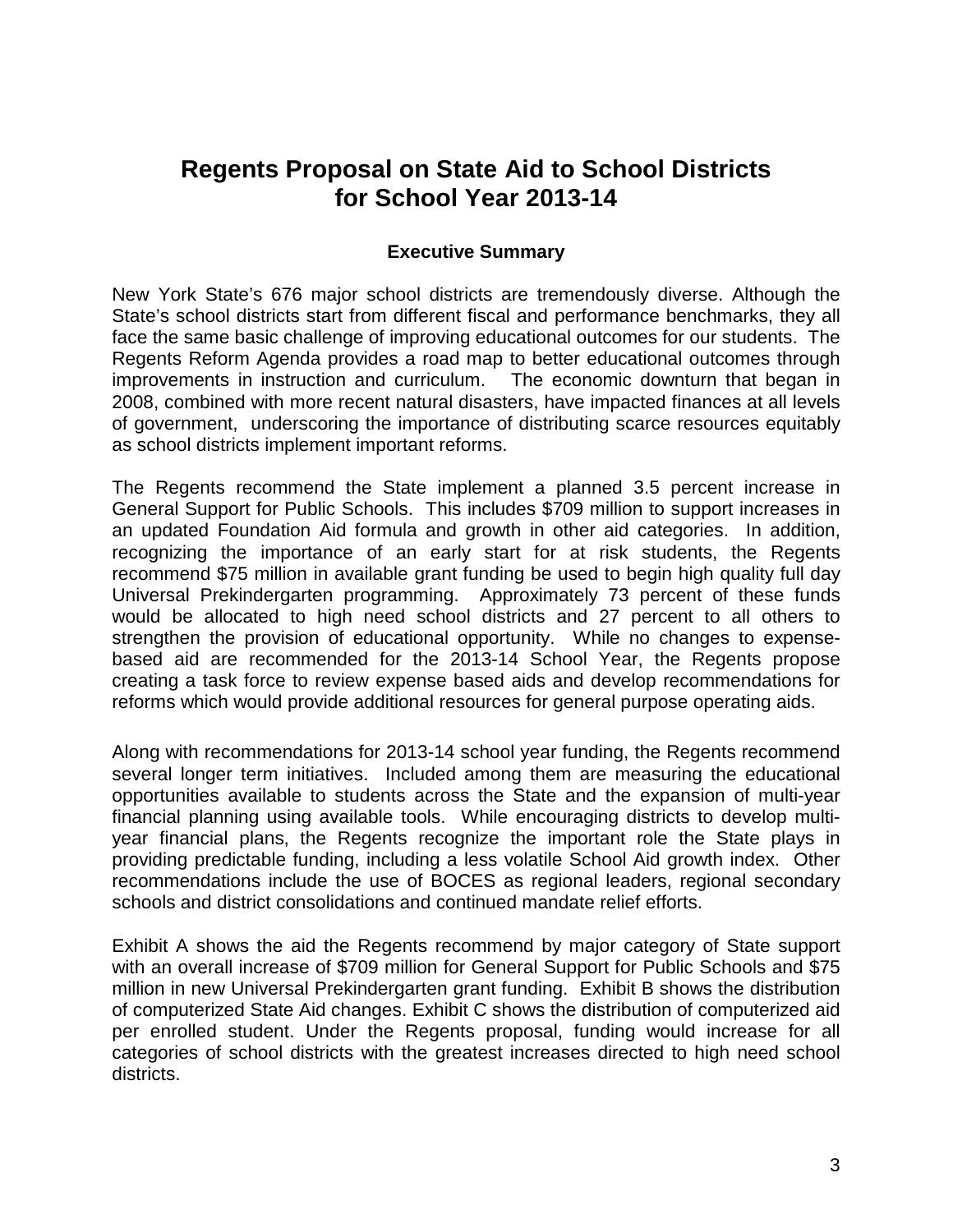# **Exhibit A 2013-2014 Regents State Aid Request NEW YORK STATE**

(all figures in millions)

| Program                                         | 2012-13 School<br>Year | <b>Regents 2013-14</b><br><b>Request</b> | <b>Enacted Change</b><br>from Regents |
|-------------------------------------------------|------------------------|------------------------------------------|---------------------------------------|
| <b>General Purpose Aid</b>                      | \$13,514               | \$13,939                                 | <u>\$425</u>                          |
| <b>Foundation Aid</b>                           | \$15,005               |                                          |                                       |
| High Tax Aid                                    | \$205                  |                                          |                                       |
| Academic Enhancement Aid                        | \$27                   | \$13,514                                 |                                       |
| Supplemental Public Excess Cost Aid             | \$4                    |                                          |                                       |
| <b>Gap Elimination Adjustment</b>               | (\$2,156)              |                                          |                                       |
| Adjusted Foundation Aid Subtotal                | \$13,085               | \$13,514                                 | \$429                                 |
| <b>Charter School Transitional Aid</b>          | \$35                   | \$33                                     | (\$2)                                 |
| Reorganization Incentive Operating Aid          | \$3                    | \$3                                      | \$0                                   |
| <b>General Purpose Aid Subtotal</b>             | \$13,123               | \$13,550                                 | \$427                                 |
| Aid for Early Childhood Education               | \$391                  | \$389                                    | ( \$2)                                |
| <b>Support for Pupils with Disabilities</b>     | <u>\$772</u>           | <u>\$891</u>                             | <u>\$119</u>                          |
| <b>Private Excess Cost Aid</b>                  | \$320                  | \$359                                    | \$39                                  |
| Public High Cost Excess Cost Aid                | \$452                  | \$532                                    | \$80                                  |
| <b>BOCES</b> \Career and Technical Ed.          | <u>\$909</u>           | <u>\$928</u>                             | \$19                                  |
| <b>BOCES Aid</b>                                | \$704                  | \$725                                    | \$21                                  |
| Special Services - Aid for Academic Improvement | \$45                   | \$45                                     | \$0                                   |
| Special Services - Career Education Aid         | \$122                  | \$121                                    | ( \$1)                                |
| Special Services - Computer Admin. Aid          | \$38                   | \$37                                     | ( \$1)                                |
| <b>Instructional Materials Aids</b>             | <u>\$282</u>           | <u>\$286</u>                             | <u>\$4</u>                            |
| Hardware & Technology Aid                       | \$38                   | \$39                                     | \$1                                   |
| Library Materials Aid                           | \$19                   | \$19                                     | \$0                                   |
| Software Aid                                    | \$46                   | \$47                                     | \$1                                   |
| <b>Textbook Aid</b>                             | \$179                  | \$181                                    | \$2                                   |
| <b>Expense-Based Aids</b>                       | \$4,373                | \$4,505                                  | \$132                                 |
| <b>Building Aids</b>                            | \$2,714                | \$2,783                                  | \$69                                  |
| <b>Transportation Aids</b>                      | \$1,659                | \$1,722                                  | \$63                                  |
| <b>Computerized Aids Subtotal</b>               | \$19,850               | <u>\$20,549</u>                          | \$699                                 |
| <b>Total GSPS</b>                               | <u>\$20,143</u>        | \$20,852                                 | <u>\$709</u>                          |
| <b>Full Day UPK Expansion Grants</b>            | <u>\$0</u>             | <u>\$75</u>                              | <u>\$75</u>                           |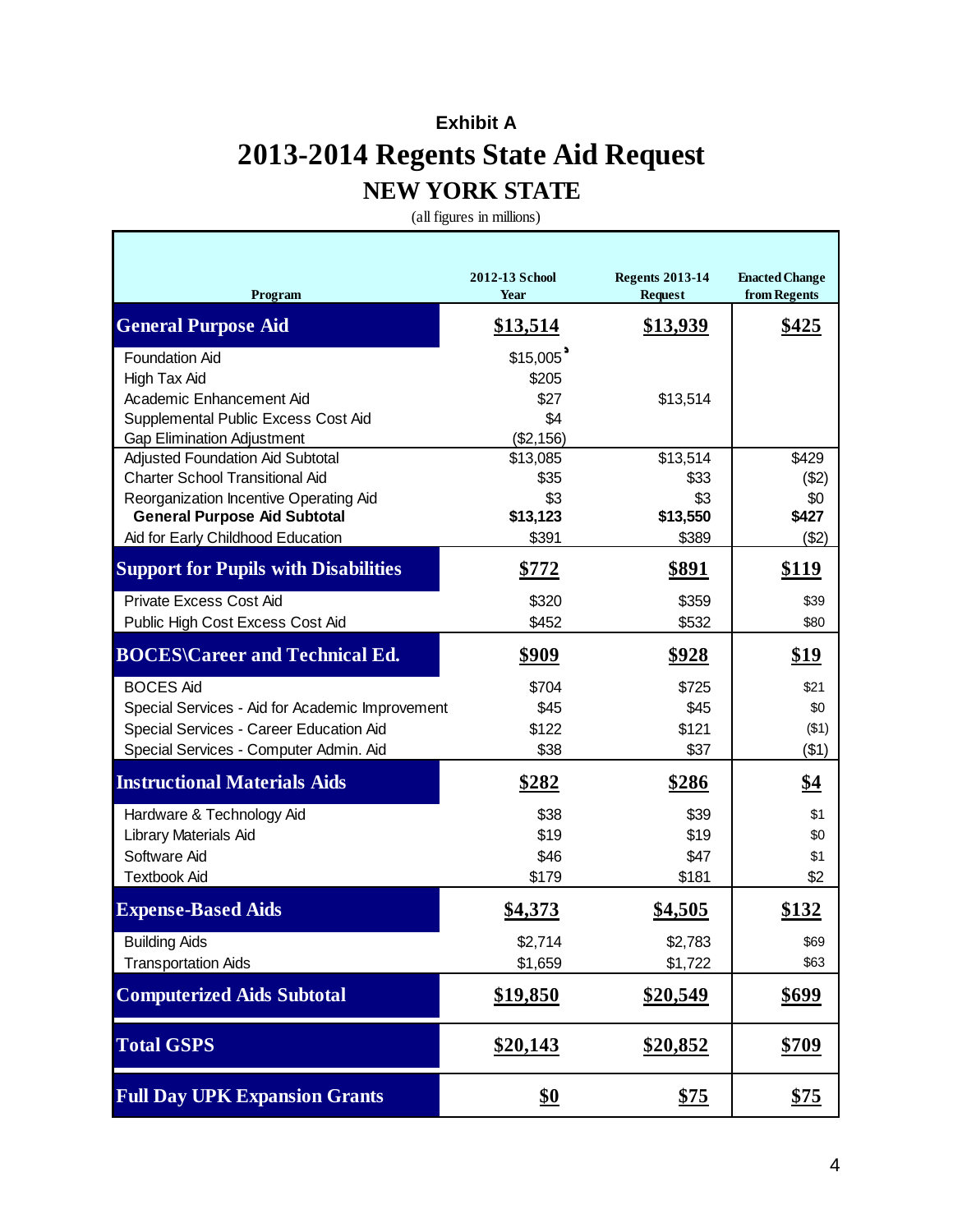# **Exhibit B Computerized State Aid Changes How They Are Distributed**



■ 2012-13 as Enacted w/Vetoes 2013-14 Regents State Aid Proposal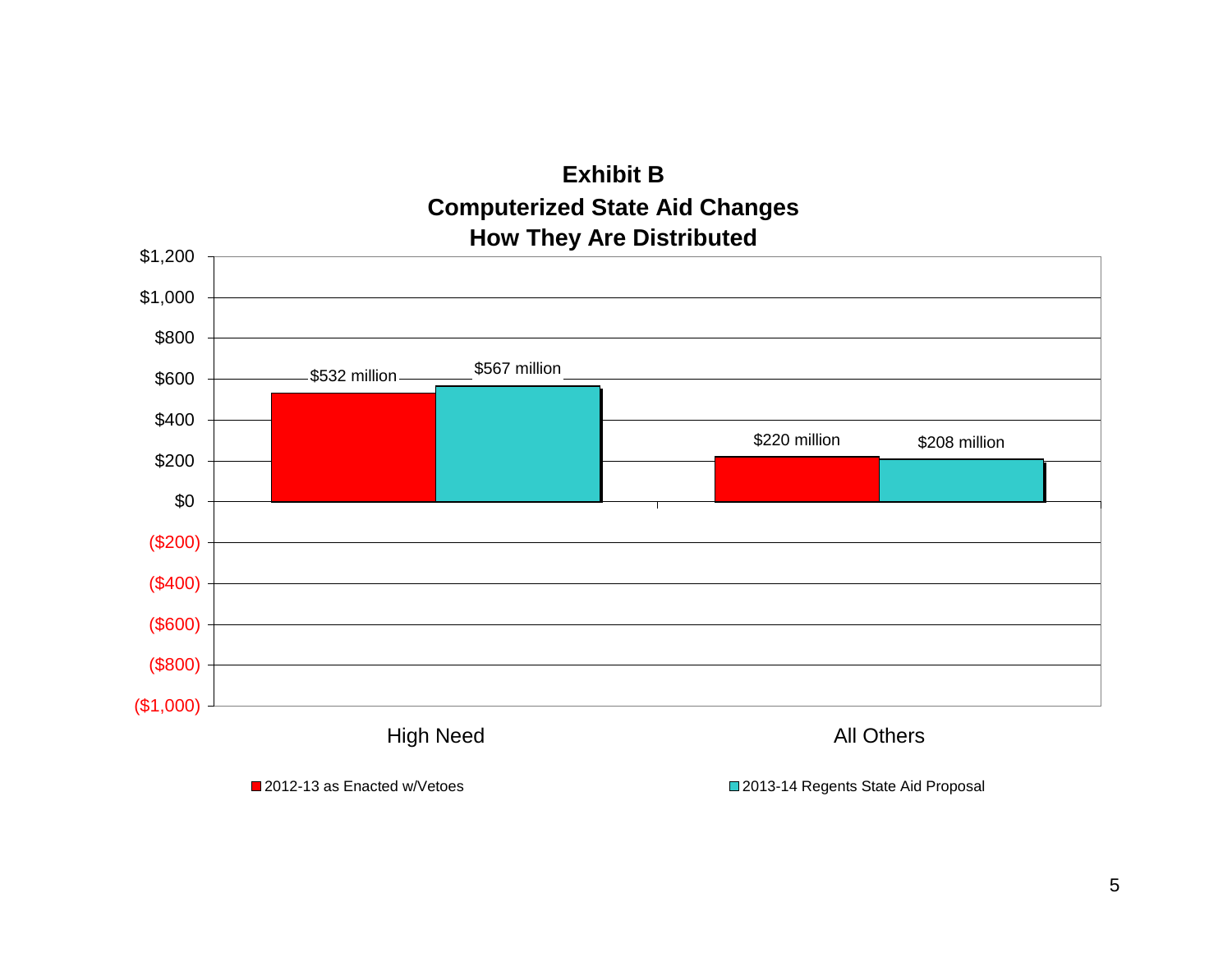

**Exhibit C**

■2012-13 Est. per Enrolled Pupil 2013-14 Regents State Aid Proposal per Enrolled Student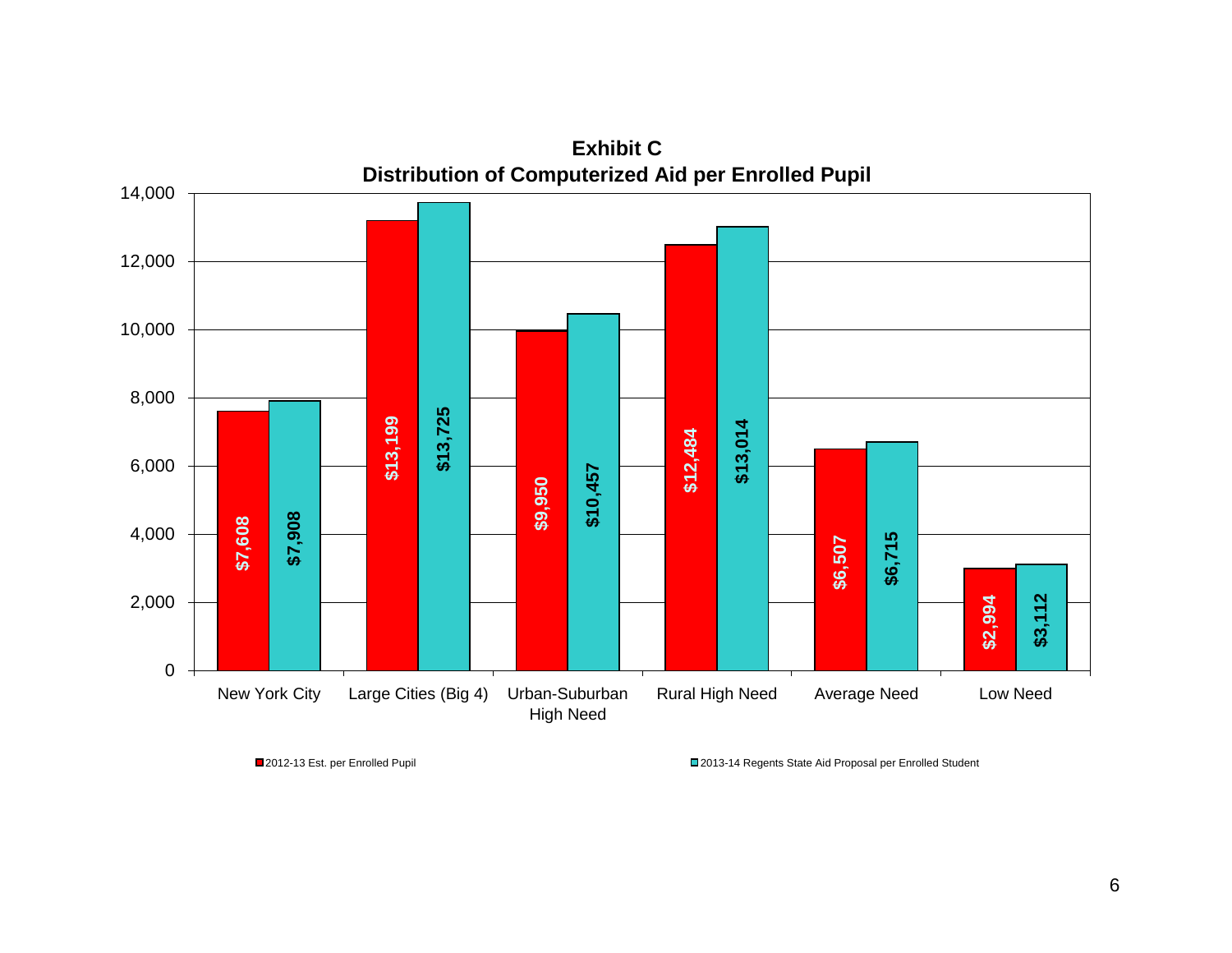#### **Introduction**

While New York State has some of the very best schools, teachers and school leaders in the nation, we are falling short of the goal of ensuring that all children graduate from high school ready for college and careers. The bold, systemic changes of the Regents Reform Agenda are needed to help all students graduate from high school ready for college and careers. There is no simple path to improve student achievement and educator effectiveness but the reforms being implemented, including teacher and principal evaluations, rigorous Common Core standards with aligned assessments and instruction and professional development informed by careful analysis of student data will yield better results for all students.

Though many students currently meet criteria for success, others do not. Recent graduation data reveals only 74 percent of all students who started ninth grade in 2007 graduated four years later. And, while the four-year graduation rate represents a slow but steady improvement from prior years, achievement gaps between student subgroups persist. When measures of college and career readiness are factored in the results are even more challenging, as shown in Figure  $1<sup>1</sup>$  $1<sup>1</sup>$ 

| <b>Julie 2011 Graduation Rate (2007 Conort)</b> |      |                                      |      |  |  |  |
|-------------------------------------------------|------|--------------------------------------|------|--|--|--|
| <b>Graduation under Current Requirements</b>    |      | Calculated College and Career Ready* |      |  |  |  |
| % Graduating                                    |      | % Graduating                         |      |  |  |  |
| <b>All Students</b>                             | 74.0 | <b>All Students</b>                  | 34.7 |  |  |  |
| American Indian                                 | 59.6 | American Indian                      | 16.8 |  |  |  |
| Asian/Pacific Islander                          | 82.4 | Asian/Pacific Islander               | 55.9 |  |  |  |
| <b>Black</b>                                    | 58.4 | <b>Black</b>                         | 11.5 |  |  |  |
| Hispanic                                        | 58.0 | Hispanic                             | 14.5 |  |  |  |
| White                                           | 85.1 | White                                | 48.1 |  |  |  |
| English Language Learners                       | 38.2 | English Language Learners            | 6.5  |  |  |  |
| <b>Students with Disabilities</b>               | 44.6 | <b>Students with Disabilities</b>    | 4.4  |  |  |  |
|                                                 |      |                                      |      |  |  |  |

**Figure 1 June 2011 Graduation Rate (2007 Cohort)**

\*Students graduating with at least a score of 75 on Regents English and 80 on Regents Math, which correlates with success in first-year college courses.

Consequences of the economic recession continue to exacerbate the fiscal pressures on school districts across New York State and nationally. The natural disasters which hit parts of upstate New York State hard last year and most recently devastated areas around metropolitan New York and Long Island will further challenge state fiscal resources. Major changes in statewide school finance have occurred over the past couple of years with caps placed on both State Aid and local Property Tax Levies. State Aid represents about 40 percent of district revenue across the State but varies greatly depending on district wealth and student need. Local Property Taxes represent about 52 percent of district revenue statewide. Further, while district expenditures have been

<span id="page-6-0"></span><sup>&</sup>lt;sup>1</sup> NYSED Office of Information and Reporting Services, 2011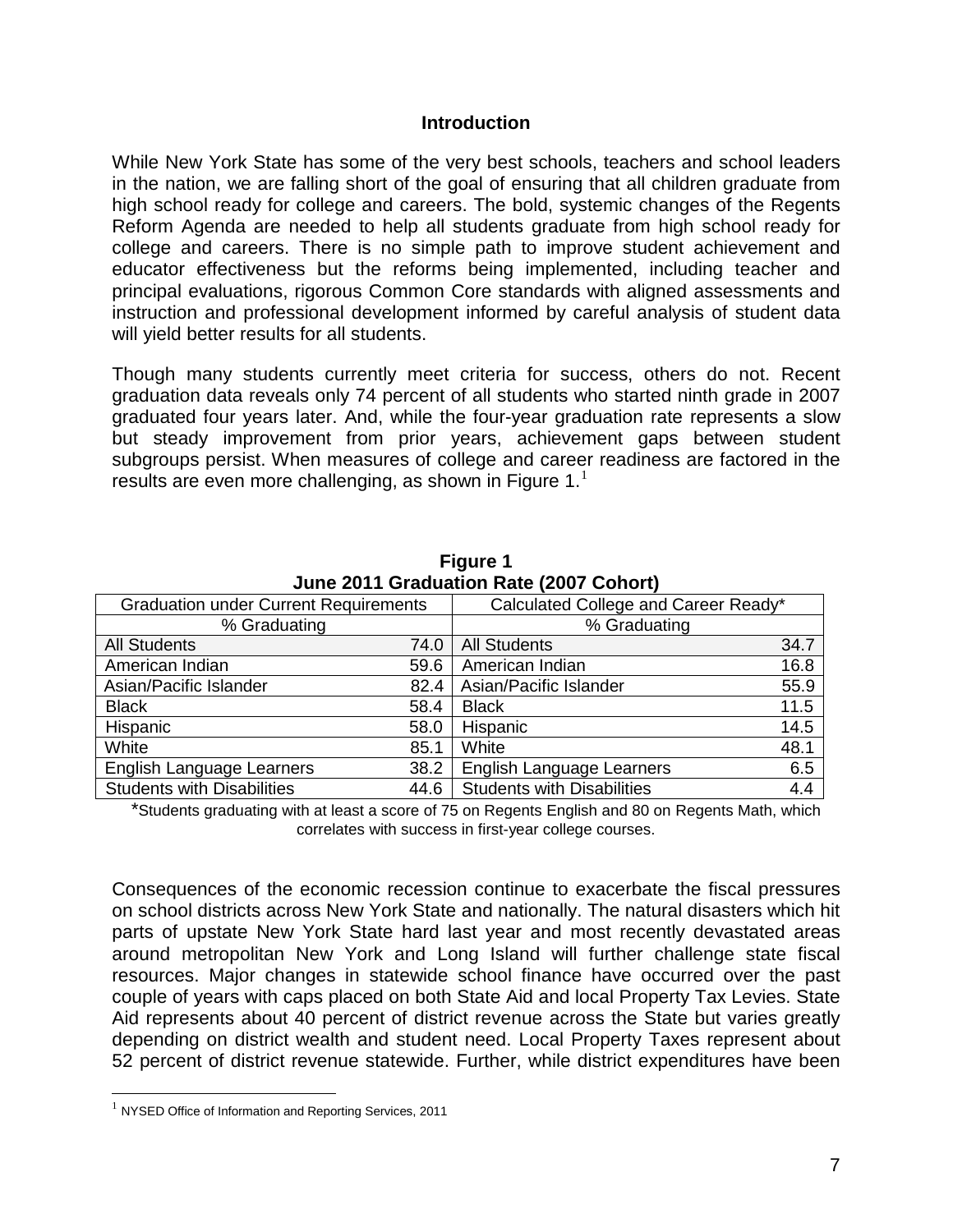increasing at significantly lower annual rates than occurred when revenues were greater, cost drivers such as health care, retirement costs and energy, continue to strain school district budgets. The challenge we must address is how can the school districts with the highest needs function within revenue constraints and prepare all students to be college and career ready?

Strategic investments in New York State's P-12 education, especially in those areas where student outcomes are in need of the greatest improvement, are critical to future economic vitality. The Regents Reform Agenda seeks to increase educational productivity by focusing on improving the quality of teaching and learning and providing a clear path to college and career readiness. Since receiving the Race to the Top award of approximately \$696 million in 2010, the Regents Reform Agenda has been accelerated in school districts across New York State. Over 1,200 educators have received intensive training on the Common Core Curriculum, Data Driven Instruction and teacher evaluation. These educators in turn provide direction and support for the Reform Agenda within school districts, engaging additional teachers and principals in this effort. The strategic allocation of limited school resources focused on achieving the greatest performance gains for all students is a fundamental goal of the Regents State Aid Proposal.

A diverse group of State and local leaders has been discussing alternatives for containing costs while ensuring that students have access to learning opportunities that lead to college and career readiness. The Board of Regents and the Department conducted a school finance symposium, *Improving Learning in Fiscally Challenging Times*, in September 2012 for a broad based group of educators, academics, and other stakeholders and school finance policymakers. This Regents State Aid proposal describes the fiscal environment confronting New York State school districts and outlines proposed options for addressing fiscal and educational challenges.

State financial support for public schools has changed dramatically. In 2007, the State enacted a new Foundation Aid formula which consolidated approximately 30 categories of aid into a single formula and provided for a more equitable approach to distributing State Aid. Under Foundation Aid, more than \$5 billion in new operating aid was to be phased in over a four year period. Beginning with the 2009-10 school year, increases in Foundation Aid were frozen. In addition to eliminating planned increases to Foundation Aid, enacted state budgets further reduced state funding through Gap Elimination Adjustments (GEA). American Recovery and Reinvestment Act (ARRA) funds were available to reduce the GEA but have now essentially been exhausted. Taken together, for the 2012-13 school year these actions resulted in:

- State support for public schools below 2008-09 levels;
- A \$2.2 billion Gap Elimination Adjustment; and
- Foundation Aid more than \$5 billion below the full implementation target.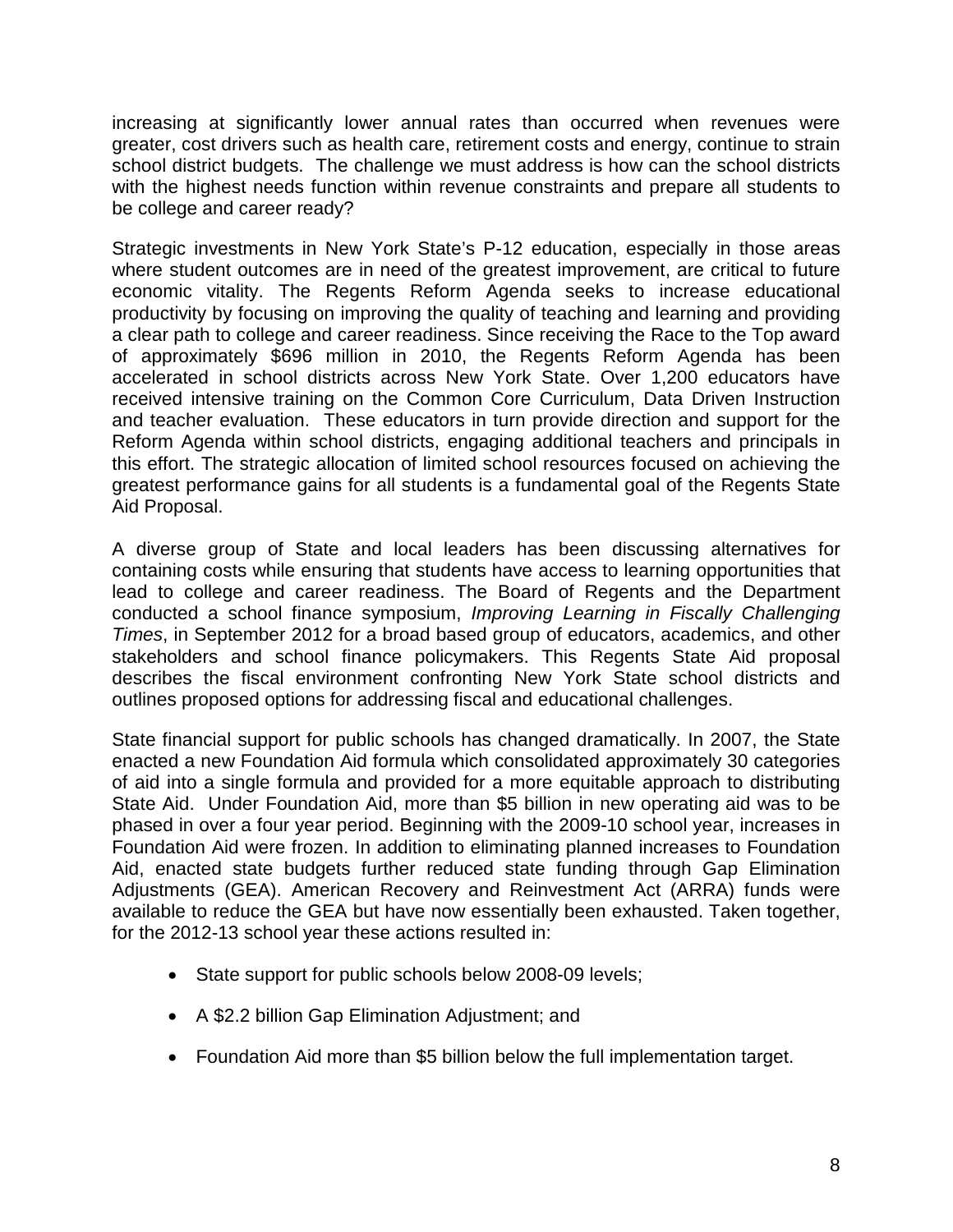Based on projected State Aid increases, as limited by the Personal Income Growth Cap, restoring the GEA and fully implementing the original Foundation Aid formula are many years away.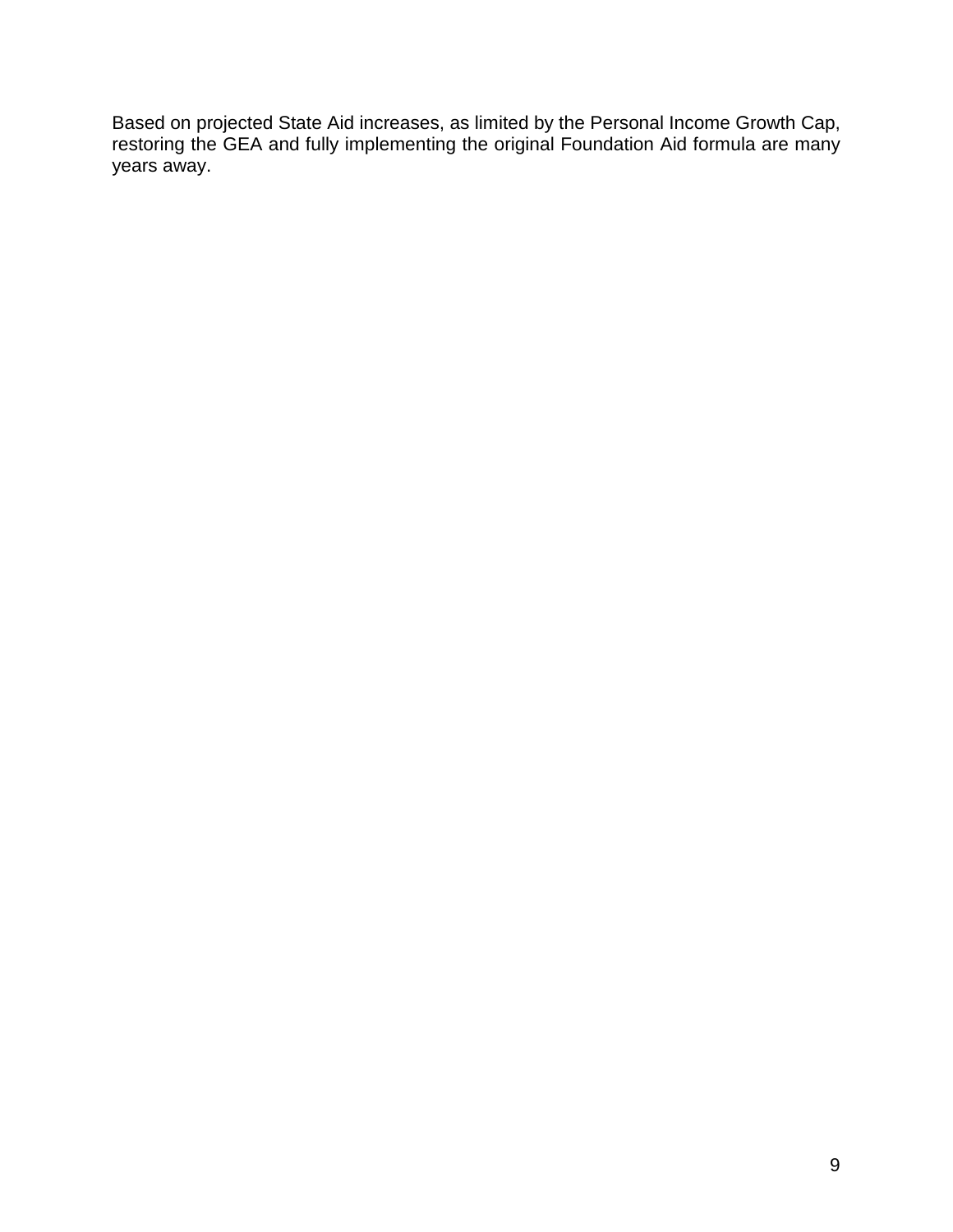# **Fiscal Challenges for New York State School Districts**

The current fiscal environment imposes substantial challenges for school districts. In addition, Chapter 97 of the Laws of 2011 placed a cap on local revenues for education and the 2011-12 Enacted State budget capped the State's General Support for Public Schools (GSPS). In contrast to historical trends, school districts are now required to operate within revenue constraints at or below the rate of growth in expenses. Prioritizing educational goals and examining options for reallocating resources to address student learning needs presents difficult choices.

## **Limited Options for Increasing Rate of Revenue Growth**

### **Cap on General Support for Public Schools**

The 2011-12 Enacted State Budget included a permanent cap on the growth of General Support for Public Schools (GSPS) linked to State personal income. Personal Income is often used as a measure of the tax base and the broader affordability of public spending.

The 2012-13 Personal Growth Income Index (PIGI) was based on a five year average of personal income. The cap is structured differently for the 2013-14 school year and is based on one year of personal income growth. The volatility of a year-to-year index will make it difficult to plan at both the State and local levels and may require adjustments in future years. Modifying the single year PIGI is discussed in the recommendation section of this proposal, under *Adjust the Personal Income Growth Index*.

Formula-driven aids for school construction, transportation and shared services continue to grow as costs increase and the consequent increases are funded within the overall cap. If growth in formula-driven aids and the grant set aside exceed the allowable increase, the GEA will provide the mechanism to contain GSPS within the State revenues available. Similarly, if the allowable increase exceeds the growth in formula-driven aids and grants, under the current provisions of law, the Legislature and Executive have the discretion of restoring prior year GEA losses and/or further implementing the phase-in of Foundation Aid.

#### Foundation Aid and the Gap Elimination Adjustment

The Foundation Aid formula, enacted in 2007, had several goals including adequate funding for a sound basic education in response to the Campaign for Fiscal Equity decision; increased flexibility through the consolidation of more than 30 existing aids; and transparency and predictability by reducing the number of formula components. The Foundation Formula has four basic components:

1) A per pupil base amount reflecting the cost of educating students, as determined by the amount spent by successful school districts;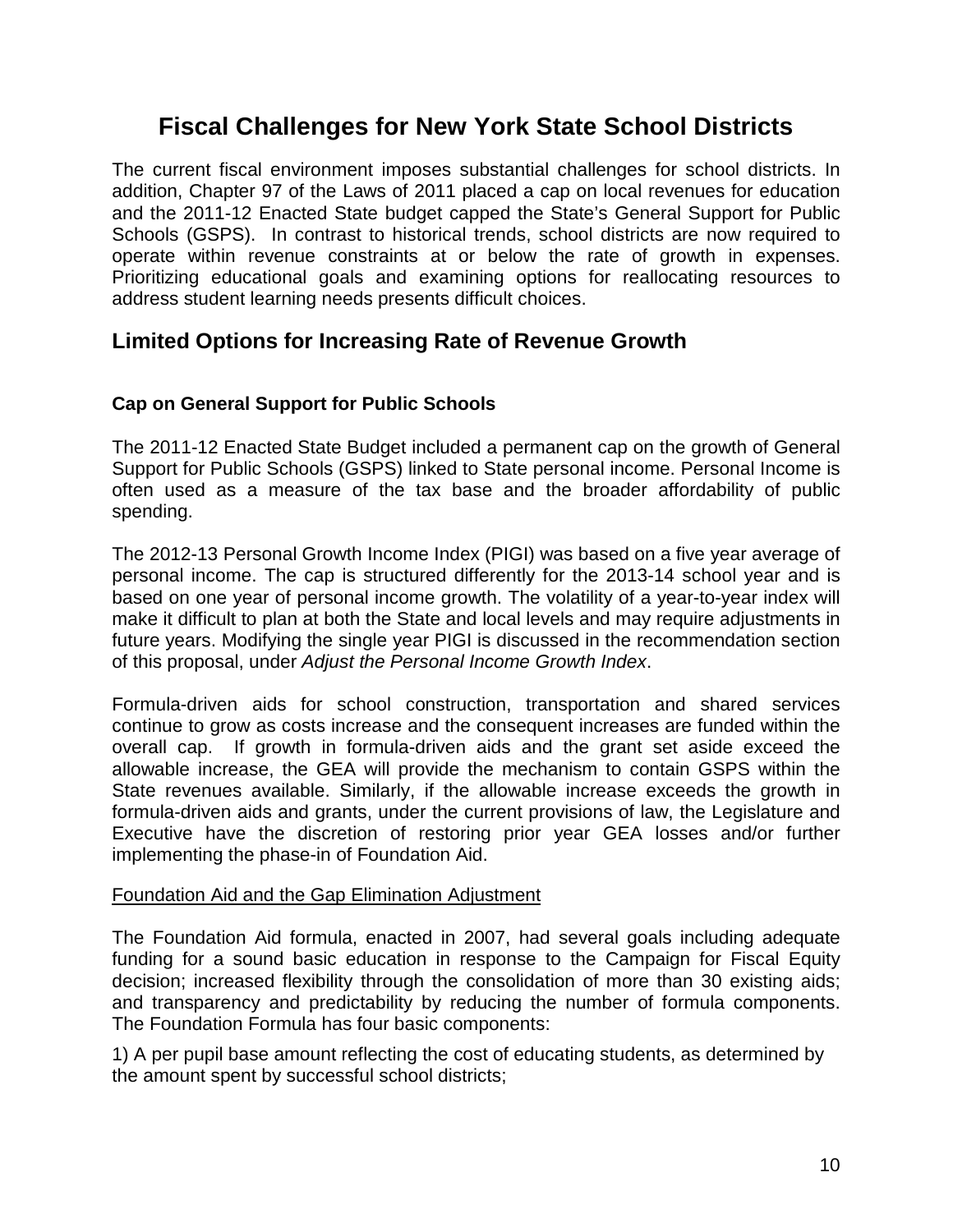2) A regional cost index to ensure State Aid can buy a comparable level of goods and services around the State;

3) An expected minimum contribution by the local community; and

4) The pupil need index recognizing added costs for providing extra time and extra help for students with special circumstances.

At the same time Foundation Aid was frozen, a new formula construct was created to reduce State support to public schools. A Deficit Reduction Assessment (DRA) was enacted by the Legislature in 2009 and made a permanent section of law in 2011 as the Gap Elimination Adjustment (GEA). The GEA was designed to close the gap between school expenditures and available State revenues needed to help ensure a balanced budget. In 2009-10 the \$1.5 billion Deficit Reduction Assessment (DRA) was offset with federal stimulus funds. The 2010-11 GEA reduced State Aid to school districts by \$2.1 billion and while some federal stimulus funds continued to be available to offset the reductions the overall losses in State Aid largely eliminated the gains made during the initial two years of the Foundation Aid phase in. The 2011-12 GEA reduced aid by \$2.6 billion in such a way that high need and average need school districts experienced the greatest per pupil cuts as evidenced in Figure 2.



**Figure 2**

**SOURCE: NYS** Council of School Superintendents analysis of NYSED School Aid data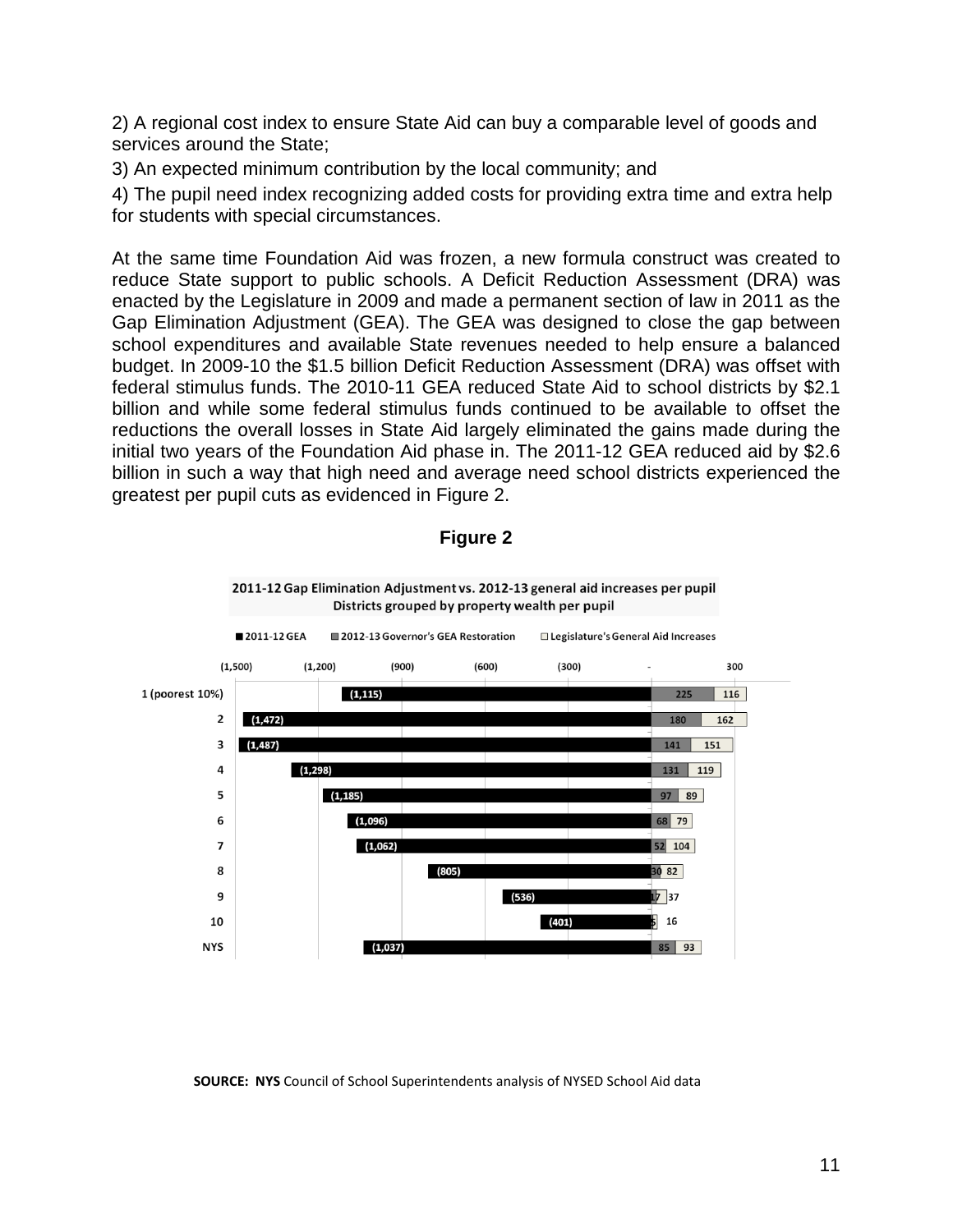Figure 2 shows Foundation Aid increases were small when compared with the GEA. The Regents have raised concerns about the transparency of continuing to use this two formula approach to General Support for Public Schools (GSPS) and its potential to undermine the reforms enacted in 2007. Under the current State Aid cap, it is estimated that it would take at least five years to fully eliminate reductions attributable to the GEA and 15-20 years to fully phase in Foundation Aid. Recommendations in support of the Foundation Aid formula and adjusting GEA cuts are included later in this proposal in the section on *Support Foundation Aid and Modify the Gap Elimination Adjustment.* 

## **Property Tax Levy Cap**

Beginning in the 2012-13 school year, districts are constrained in their ability to increase property tax levies. The Property Tax Levy Cap law (Chapter 97 of the Laws of 2011) restricts tax levy increases for local governments, school districts and other smaller independent entities, such as library, fire or water districts. While the Big Four city school districts are not specifically subject to the school district property tax cap, they are impacted because their host cities are subject to the tax cap imposed on municipalities. New York City is fully exempted from the cap.

Under the Property Tax Levy Cap school districts may not increase their tax levy by more than the rate of inflation, as measured by the consumer price index (CPI) or 2 percent, whichever is less, plus an allowance for certain increases in pension costs, tort actions and capital costs. A super majority vote of 60 percent is required to exceed the cap. In cases where the district does not have a budget approved by the voters and adopts a contingency budget, the tax levy is frozen to the prior year's amount.

The Property Tax Levy Cap also heightens the need for the equitable distribution of State funding. A percentage cap is affected by the size of the previous year's levy which varies considerably among districts. The Property Tax Levy Cap is especially restrictive for low property wealth districts that are significantly limited in the amount of revenue that they can raise. Figure 3 shows the levy increase per pupil that would be allowed under the Property Tax Levy Cap for school districts ranked by property wealth. The wealthiest districts would be allowed a levy increase that is approximately nine times greater than the poorest districts.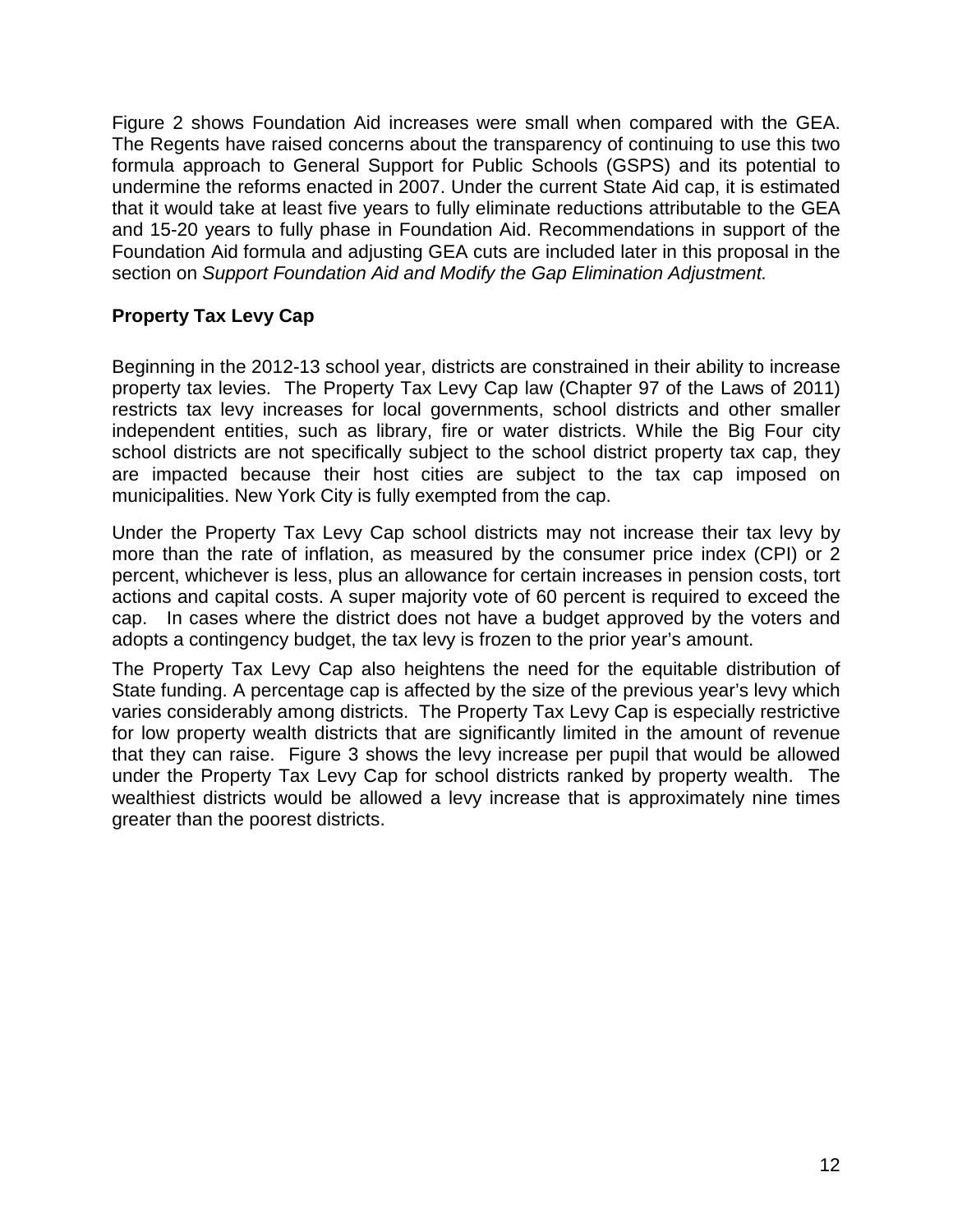**Figure 3 Per Pupil Tax Levy by Property Wealth under the Property Tax Levy Cap**



**2% LEVY INCREASE PER PUPIL (BASED ON 2009-10)**

#### **Federal Stimulus Funds No Longer Available and More Reductions Possible**

In the face of State funding cuts to education, federal stimulus funds helped to stabilize school districts through the American Recovery and Reinvestment Act (ARRA). ARRA funding included: Education Stabilization Funds; Education Jobs Fund; additional Title I funds; and additional IDEA funds. ARRA funding is no longer available to support school districts in 2013-14. Federal *Race to the Top* funds in the amount of \$696.6 million, which commenced in 2010 and are spread over four years, will continue to help school districts implement reforms to improve teaching and learning

Additionally, the federal Budget Control Act of 2011 imposes spending limits over a 10 year period. Annual reductions are to be negotiated through the Federal Budget process with the potential of across the board cuts in the event of failure to reach agreement. The magnitude of the impact for the State and local governments is yet to be determined $2$ 

#### **School Tax Relief (STAR)**

In addition to school aid, New York State provides property tax exemptions to New York State homeowners. The School Tax Relief (STAR) Program provides Basic and Enhanced STAR Property Tax Exemptions to New York State homeowners for their primary residence. Basic STAR is available to anyone who owns and resides in their

<span id="page-12-0"></span> $2$  Mid Year Update to the Financial Plan for Fiscal Year 2013, Division of Budget, pg.16.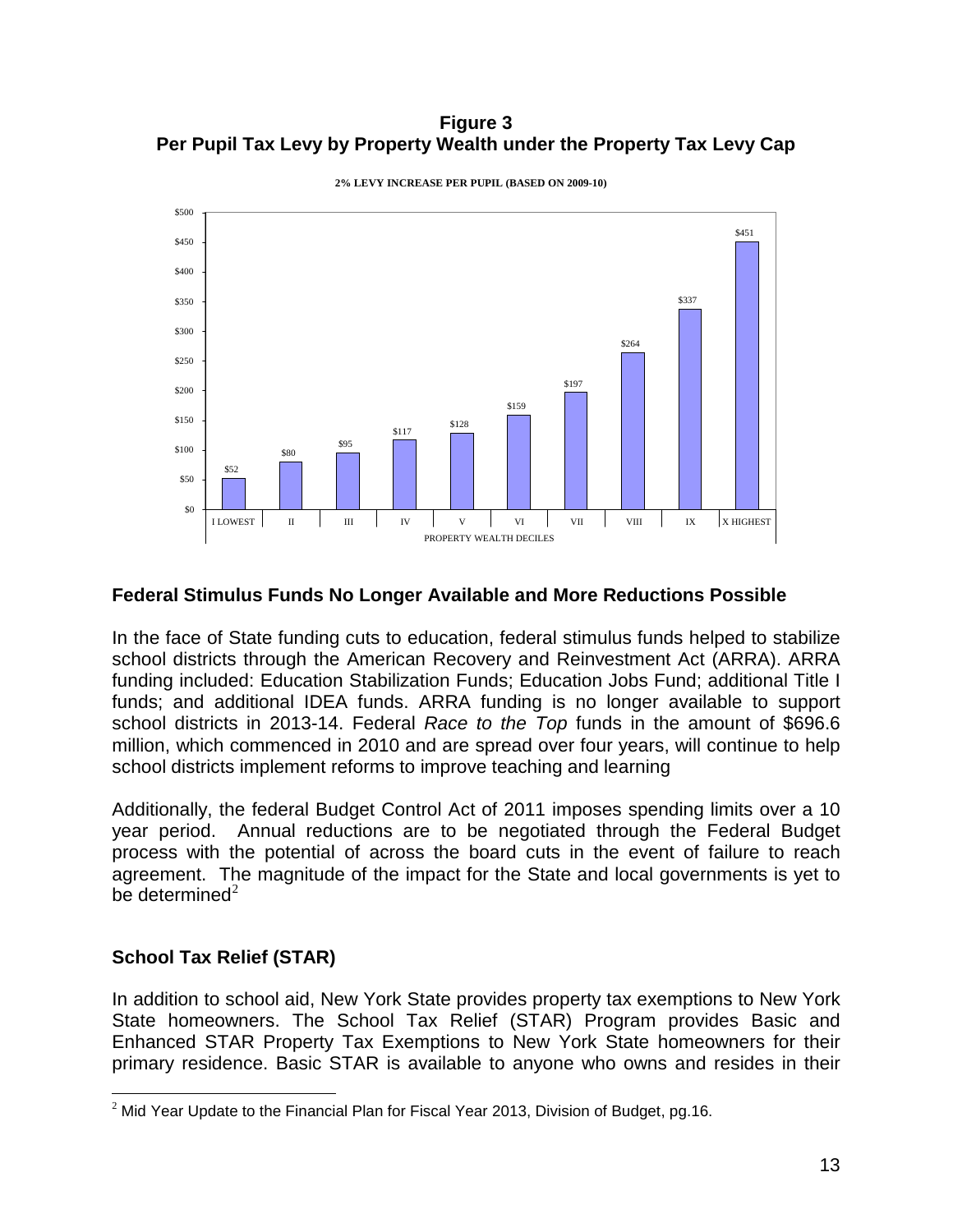own home. Enhanced STAR is available to senior homeowners whose incomes do not exceed a statewide standard. The State makes approximately \$3 billion in payments each year to school districts to compensate them for reduced property tax receipts. Since STAR payments are linked to the value of the properties the program heightens the need for the equitable distribution of funding. Figure 4 provides additional information.



**Figure 4 Low Need Districts Receive the Largest School Tax Relief (STAR) per Pupil**

## **Expenditures Continue to Increase, but at a Slower Rate**

School districts have lowered the rate of spending increases in response to reduced State and local funding. Data show that growth in total spending has been modified in recent years and districts project even lower rates of growth in light of revenue forecasts. Figure 5 demonstrates the continued downward trend in the rate of spending increases.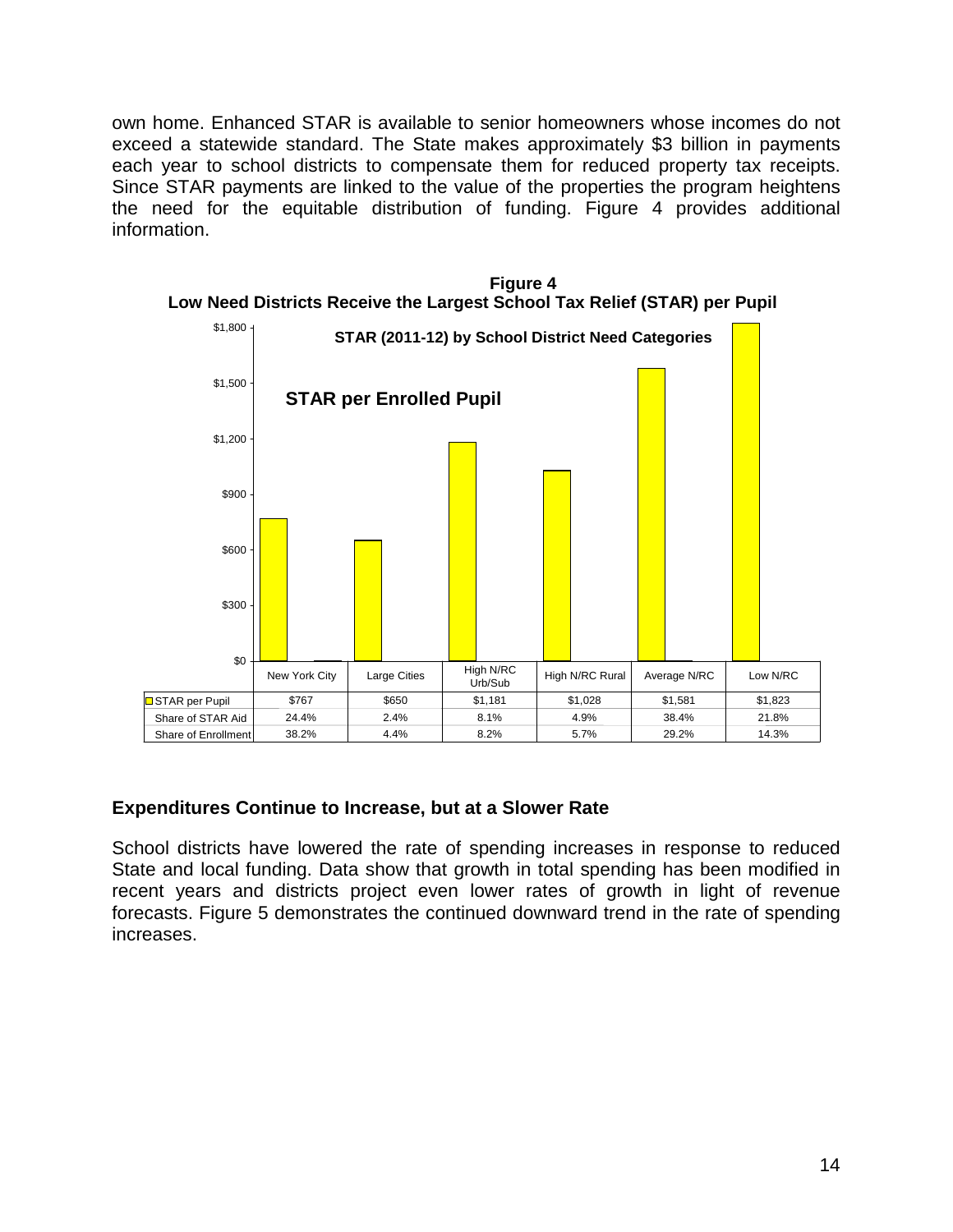| riaure |  |
|--------|--|
|--------|--|



The rate of increasing costs, however, is not uniform across all district expenditure categories. Certain cost categories, such as district contributions for employee health care, retirement costs and energy utilization, continue to challenge districts' efforts to balance budgets. But there is also some indication that expenditures for employees' health care, which grew on average 9.1 percent annually from 1996-97 through 2009- 10, have slowed to about 4 percent in the most recent year under analysis. $3$  Retirement costs, though, continue to present significant challenges. The percent of payroll that the public retirement system imposes on school districts, i.e., the employer's contribution, varies depending on the stock market. $4$  Strong stock market gains in the 1990's resulted in the Teacher Retirement System (TRS) reducing district contributions in the early 2000's to about 1 percent. But, due to the slow economic recovery and lower than expected market returns, district contributions have increased over the past several

<span id="page-14-0"></span><sup>&</sup>lt;sup>3</sup> NYSED ST-3 Fiscal Profiles

<span id="page-14-1"></span><sup>4</sup> NYS Teacher Retirement Annual Report, 2011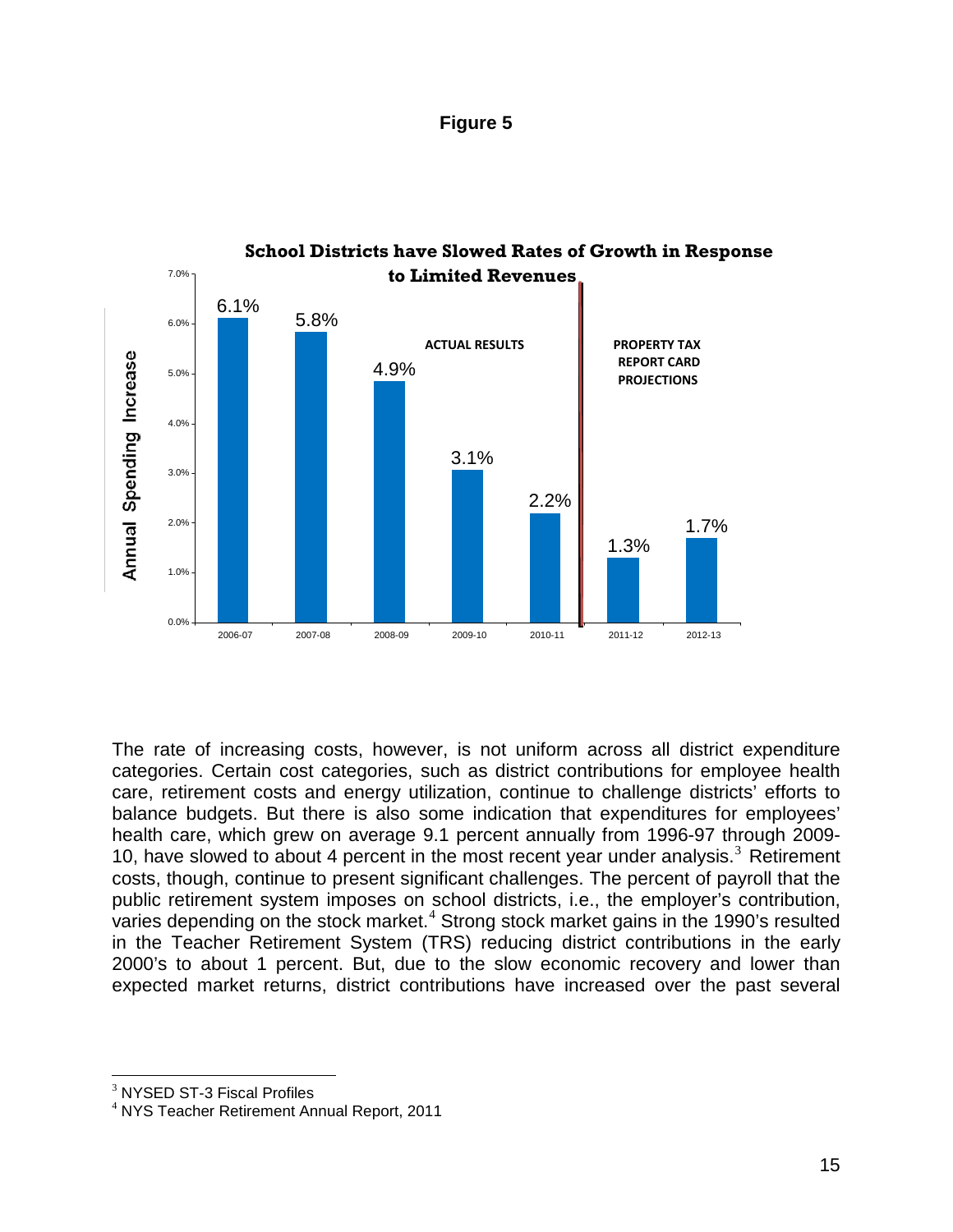years and are now in excess of 10 percent of annual districts' payrolls. For 2013-14, contributions are expected to grow almost 40 percent to 16.[5](#page-15-0) percent of salaries.<sup>5</sup>

Rising energy costs also present serious budgetary challenges. From 2001-02 through 2009-10 expenditures related to districts' operations and maintenance grew by 40 percent and transportation and debt services increased by 56 and 58 percent respectively. Energy costs are reflected in operations, maintenance and transportation categories.<sup>[6](#page-15-1)</sup>

Districts are using increasing amounts of their unrestricted surplus which are more generally referred to as Fund Balance. Unrestricted reserves declined by 55 percent between 2009-10 and 2010-11 with districts projecting further decreases over the next couple of years as evidenced in Figure 6.



**Figure 6**

<span id="page-15-0"></span> $<sup>5</sup>$  Administrative Bulletin 2012-12, New York State Teachers Retirement System,</sup> http://www.nystrs.org/main/admbull/bull2012-12.pdf<br><sup>6</sup> NYSED Fiscal Profiles, aggregating ST-3 school district financial information

<span id="page-15-1"></span>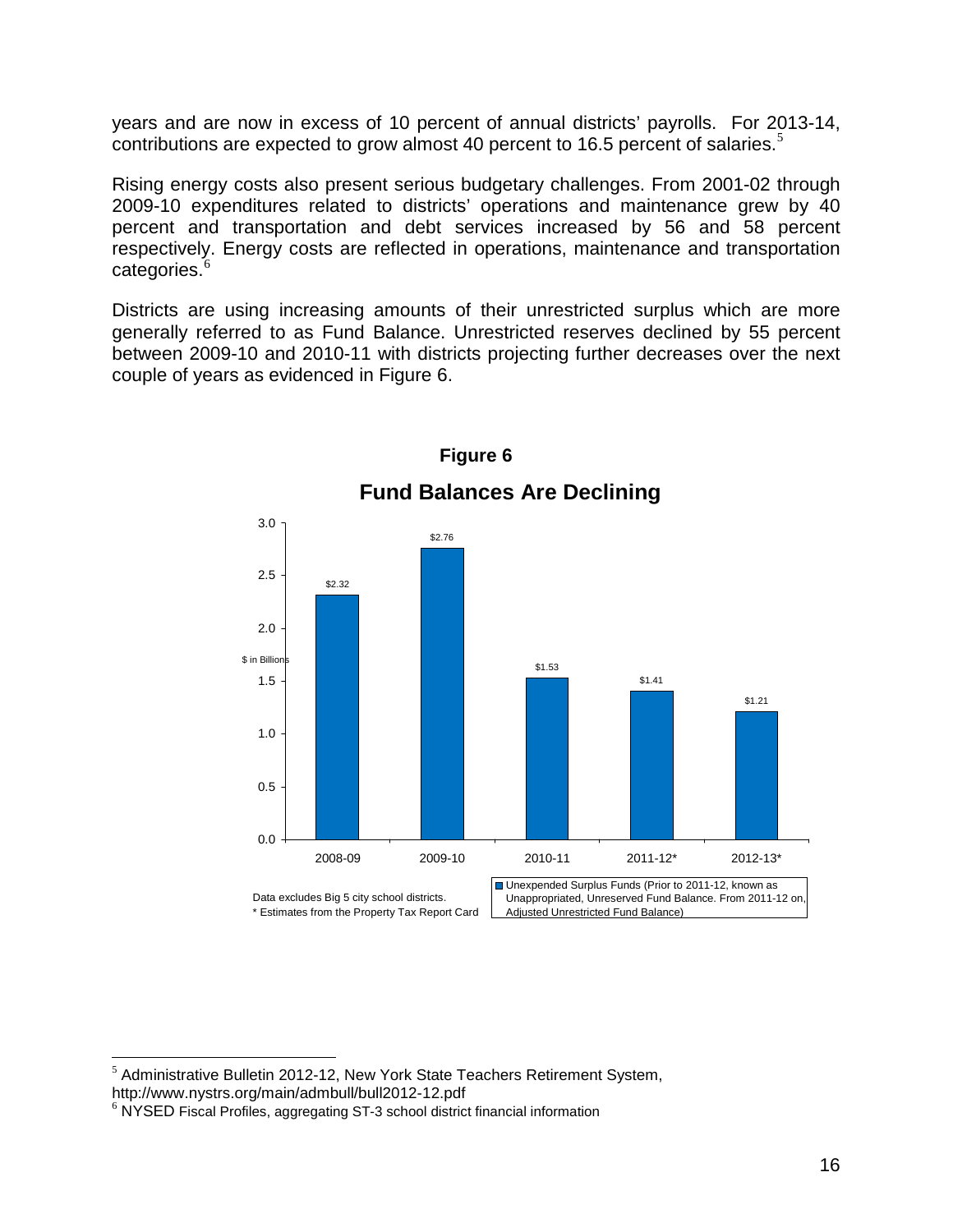With the current economic situation limiting the growth in both State Aid and local revenues, many New York State school districts are reporting signs of fiscal stress. A School Finance Symposium sponsored by the Regents and the Department on September 11, 2012 assessed how school resources can most effectively support high student performance despite constrained State and local support. A keynote speaker and panel presentations included options for how school administrators can spend resources differently to support and improve student outcomes. The following section, *Recommendations: Improving Student Learning in Fiscally Challenging Times* complements ideas presented during the symposium and explores major directions for school funding within an economic recession.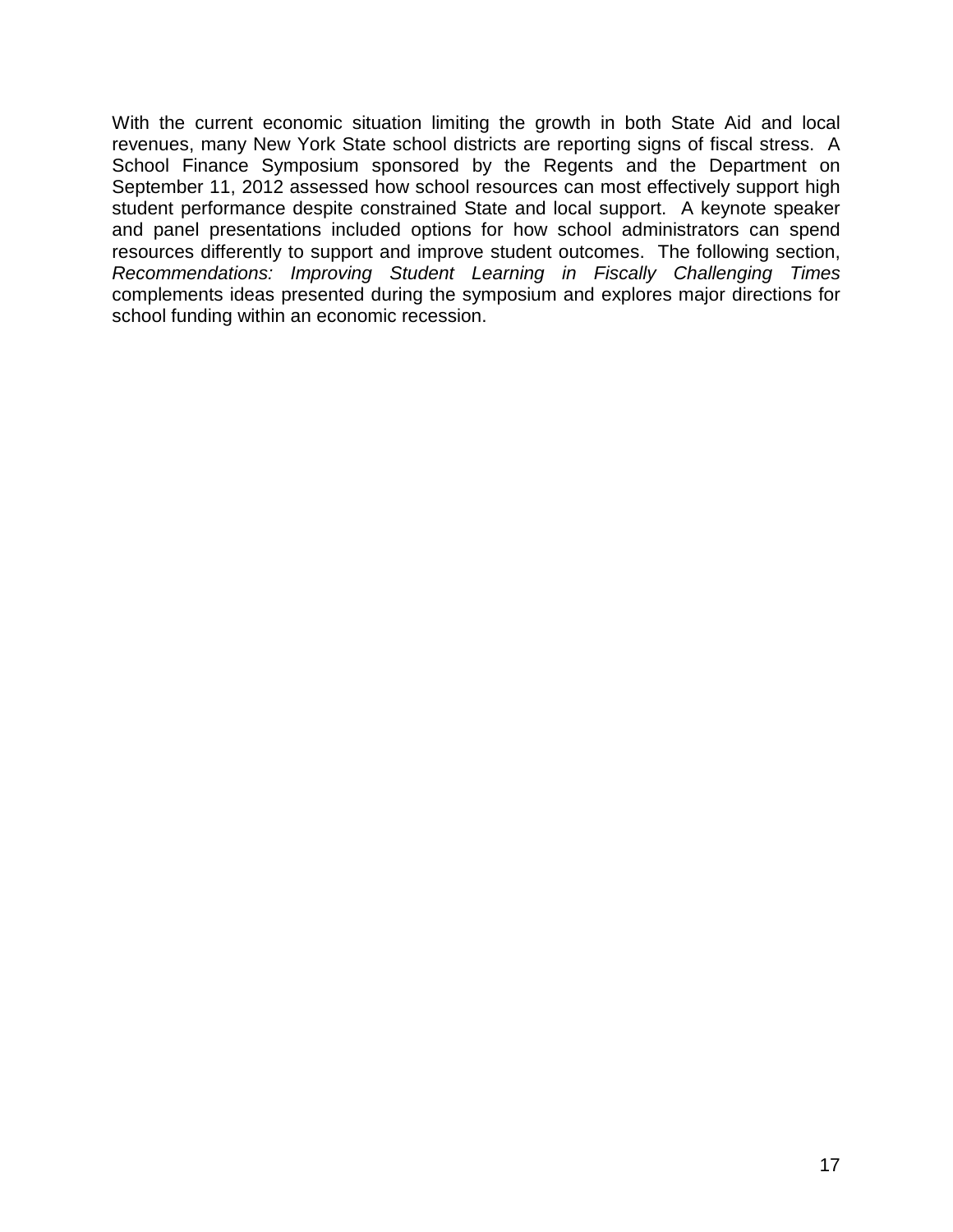# **Recommendations**

## **Improving Student Learning in Fiscally Challenging Time***s*

### **Support Foundation Aid and Modify the Gap Elimination Adjustment**

Two important factors impacting General Support for Public Schools (GSPS) for the last five years are the Foundation Aid freeze that began in 2009 and the Gap Elimination Adjustments. Going forward, a statutory cap on GSPS linked to State personal income will limit future increases. Under the growth cap it is estimated that, after funding expense-based aids, annual increases in GSPS will range from \$300 to \$500 million. At that level restoring the GEA or fully phasing-in Foundation Aid are years away.

The Board of Regents recommends providing \$425 million in additional operating aid to public schools in a manner consistent with the principles contained in the original Foundation Aid formula, with adjustments that reflect the impact of state aid reductions in recent years. Including the Gap Elimination Adjustment and other operating aid categories in a new Foundation Aid base ensures that the formula considers the current level of state support as well as student need, regional cost, and local fiscal capacity. This balanced approach, based on the most recently available data, provides an equitable distribution of limited resources.

#### **Adjust the Personal Income Growth Index**

A cap on General Support to Public Schools, which limits year-to-year increases in State Aid to the rate of the State's prior year's personal income growth, was enacted in the 2011 State Budget for 2013-14 and beyond. A school aid cap based on year-to-year changes in personal income growth results in large fluctuations, especially in light of the volatility of the state's large financial services sector. Such variability makes both short and long term planning by the state and school districts extremely difficult and could lead districts to both draw down more fund balance and eliminate additional teachers and instructional programs. By contrast, the Medicaid Index cap uses a ten year average of the Medical Component of the CPI and provides for more consistency and predictability. If the provisions of the new Personal Income Growth Cap were applied retrospectively, a variable income trend line would emerge, especially when compared to the ten year average of the Medicaid Cap, as shown in Figure [7](#page-17-0). $^7$ 

<span id="page-17-0"></span> $7$  Pro forma analysis of annual personal income in New York State, 1992-2011.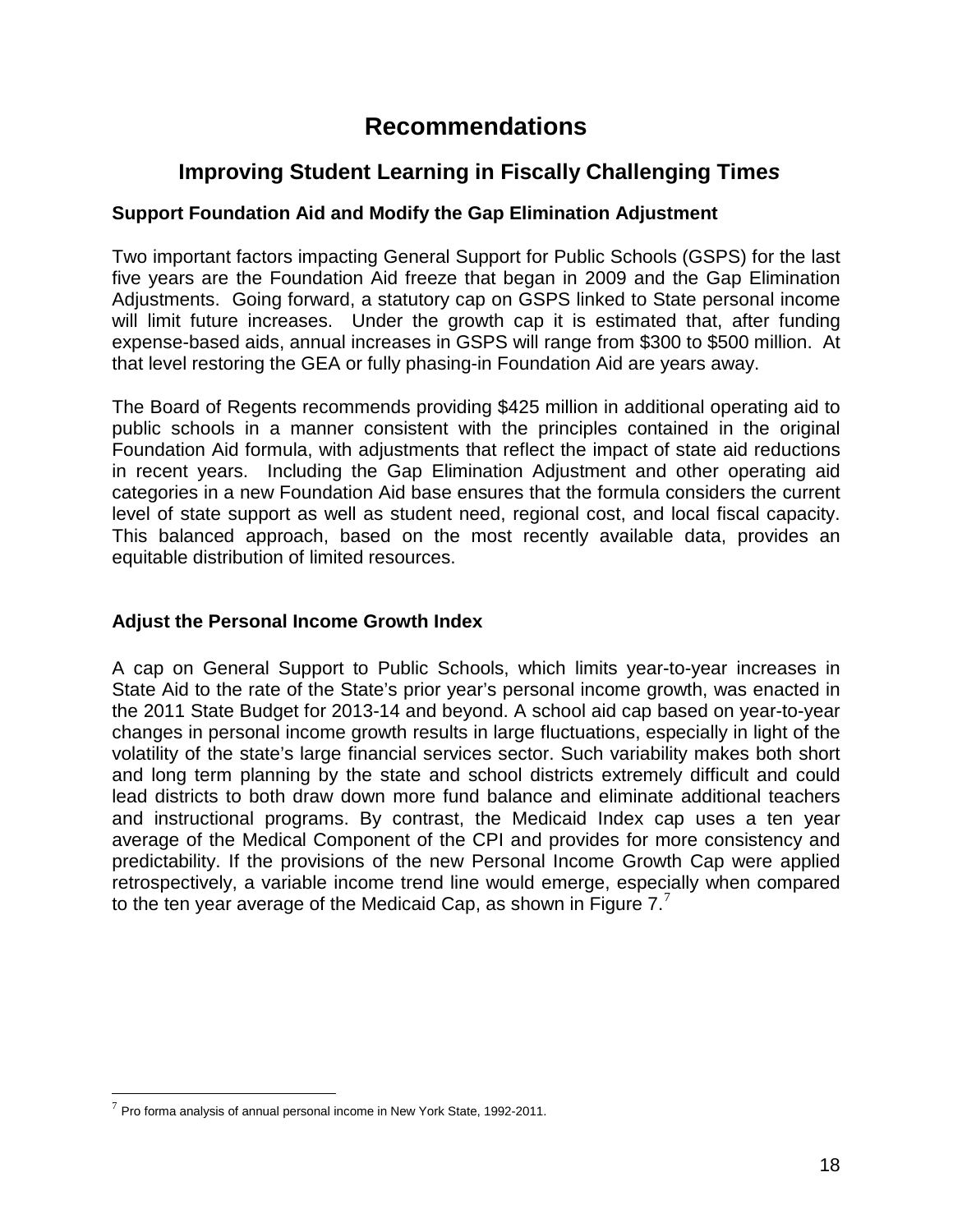#### **Figure 7**

## **FY 2011-12 Budget Capped Medicaid and School Aid**



The volatility in the Personal Income Growth Index cap strongly suggests that adjustments are needed to ensure predictability and stable funding. As school districts revise budgets to address declining revenue growth and growing expenses it is critical that the State provide predictable funding. For this reason, the Regents State Aid proposal recommends a one year increase in General Support to Public Schools based on the estimated personal income growth rate of 3.5 percent at the time the 2012-13 budget was enacted as an interim solution. In addition, the Board of Regents recommends the pursuit of a long term solution to provide for predictable growth in funding for public schools in place of the current methodology to be introduced with the 2014-15 budget cycle.

#### **Encourage Multi-Year Fiscal Planning**

The challenges created by current revenue constraints make it more important than ever that all districts undertake multi-year financial plans. Use of a system, such as the Office of the State Comptroller's (OSC) on-line long term fiscal planning for school districts should be considered. The OSC website notes that "multiyear financial planning can help local officials make decisions that will keep their governments solvent and healthy, and even help them make the case for the tough choices that must be made. The Comptroller has compiled a set of handy, easy-to-use tools designed to help elected officials and practitioners in all types of local governments get started." The online system can be accessed at:<http://www.osc.state.ny.us/localgov/myfp/index.htm>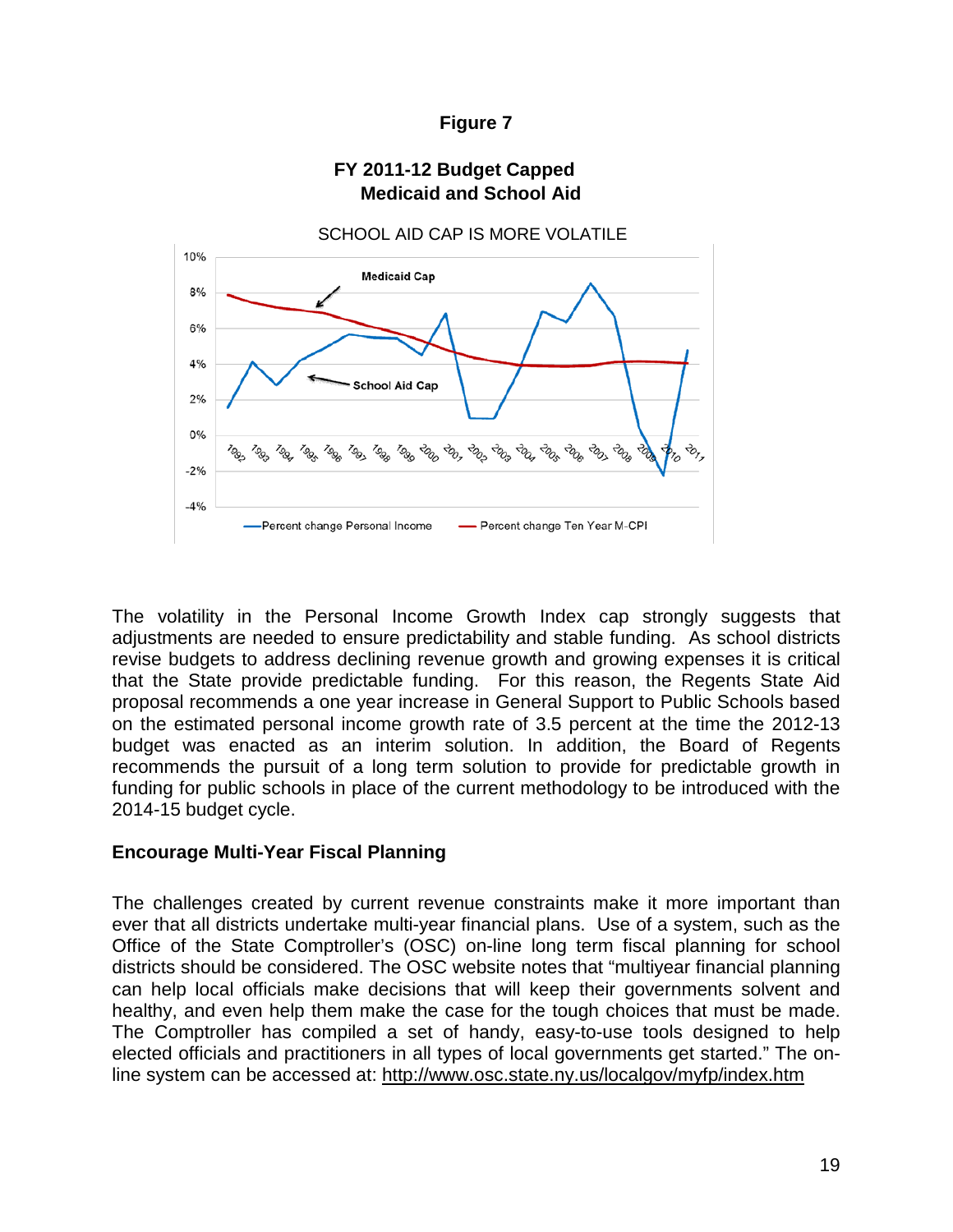### **Develop and Track Education Opportunity Indicators**

In light of budgetary constraints the Regents have recommended the development of key education indicators in order to gauge what effects the fiscal crisis is having on school districts' basic instructional programs. An academic researcher has been engaged to develop a limited, but essential, number of reliable and valid indicators to measure the educational opportunities available to students in each district. This important endeavor will also enable Department staff to monitor changes over time and provide an early indication of "educational insolvency." It is anticipated that the approach could also help identify best practices.

#### **Quality Early Learning Opportunities Are a Critical Investment**

High quality prekindergarten programs ensure that children acquire the foundational knowledge and skills needed for success in elementary school and to put them on track for college and career readiness later on. Children's early language development and preliminary reading skills directly benefit from participation in quality early childhood programs and grade level reading ability in the early elementary grades provides a reliable predictor of future school success.

There is significant research-based support for providing quality early learning opportunities for preschool children, especially for those at risk of educational achievement gaps related to poverty, and the economic benefits of investing in early learning are equally well documented. Every dollar invested in prekindergarten programs produces savings to the taxpayers of approximately \$7 through reduction of remedial, special education, welfare and criminal justice services. A cost-benefit analysis conducted for New York State demonstrates that investing in prekindergarten programs results in a reduction of grade repetition and the need for special education services.  $8$  As New York has a higher rate of special education placement than the national average, the State stands to benefit even more than others by implementing and sustaining high quality early education programs.

The Universal Prekindergarten (UPK) program is a key component of New York State's educational system. Launched in 1998 with a statutory funding formula designed to achieve statewide implementation within four years, UPK stalled with funding frozen at the 2008-09 level and districts not already offering a UPK program in 2008-09 no longer eligible to apply. Expanding the number of slots and restructuring the program to offer full day programming, with a focus on serving low income students, is vital to implementing the Regents Reform Agenda.

There are several issues to consider in supporting a UPK program aligned with the Regents Reform Agenda:

<span id="page-19-0"></span><sup>&</sup>lt;sup>8</sup> Belfield, Clive R. (2004) *Early Education: How Important Are the Cost Savings to the School System Research Briefing. New York,* NY: Teachers College, Columbia University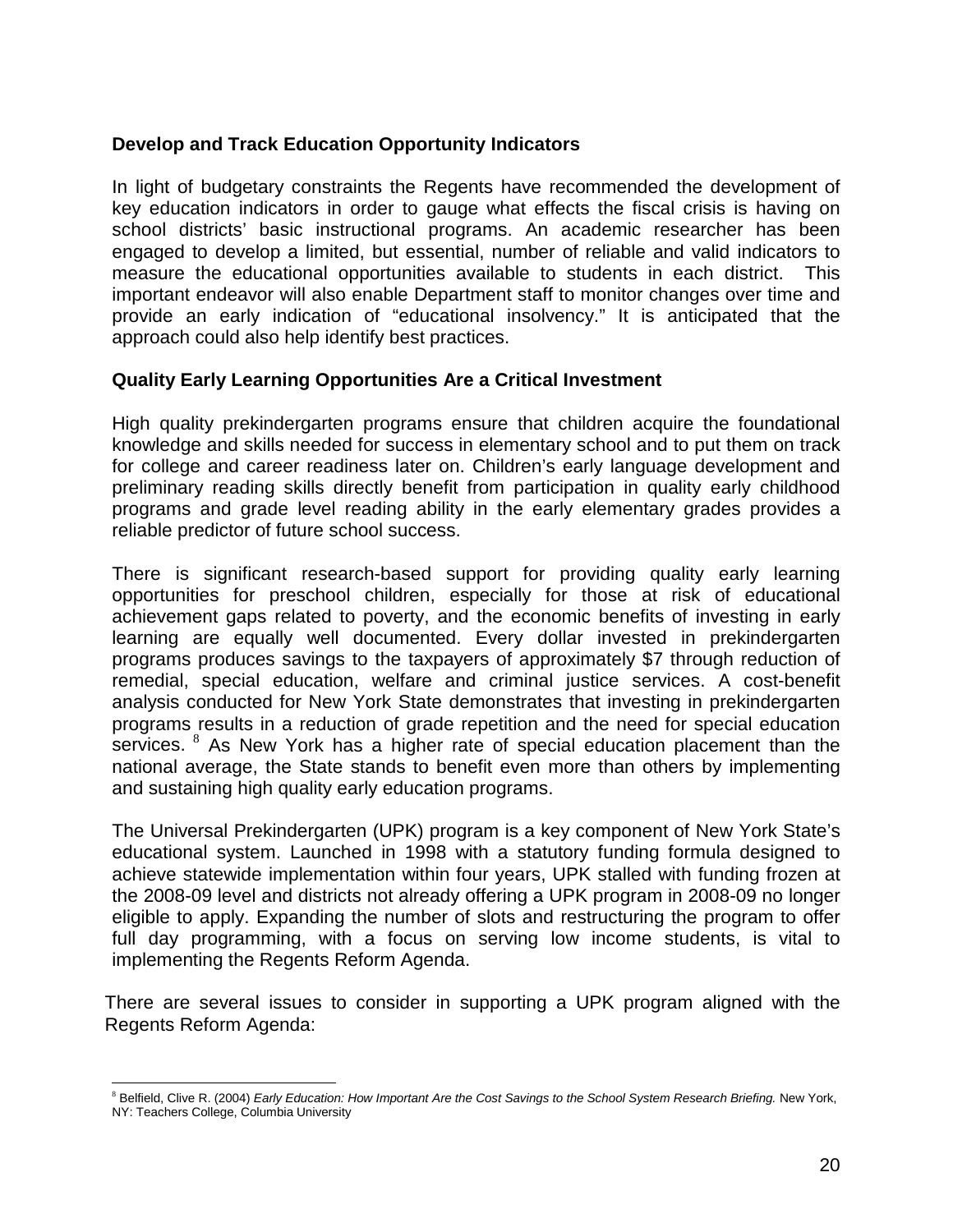- $\circ$  Statewide programs are not yet universal due primarily to funding limitations;
- o 20 high need school districts do not currently offer UPK;
- o Districts most often use the current funding to provide half-day sessions;
- o The current funding levels are not adequate to support more intensive, full day educational programming;
- o The current structure excludes some children who could benefit but whose parents are not available to transport them mid-day; and
- o Current UPK statute precludes districts from applying additional criteria for selection of children, such as giving priority to students with the greatest educational need due to poverty and other adverse life circumstances.

Figure 8 provides UPK enrollment data for 2011-12 by Need Resource Capacity categories.

#### **Figure 8**

| <b>Need Resource</b>     | Percent of All Four- | Percent of UPK    | Percent of UPK              |
|--------------------------|----------------------|-------------------|-----------------------------|
| <b>Capacity Category</b> | year-olds Served in  | Students in Half- | <b>Students in Full-Day</b> |
|                          | <b>UPK Program</b>   | Day Programs      | Programs                    |
| <b>High Need</b>         |                      |                   |                             |
| Urban/Suburban           | 67%                  | 74%               | 26%                         |
| New York City            | 77%                  | 73%               | 27%                         |
| Big 4 cities             | 85%                  | 61%               | 39%                         |
| <b>High Need Rural</b>   | 52%                  | 80%               | 20%                         |
| Average Need             | 33%                  | 91%               | 9%                          |
| Low Need                 | 10%                  | 99%               | 1%                          |

#### **UPK Enrollment by Need Resource Capacity Category: 2011-12**

It is in the State's long term educational and economic interests to enable the most atrisk four year old children to participate in full day UPK programs. The Regents are proposing a full-day prekindergarten grant program that would support the goals of UPK and expand full day programming outside of the current cap on State Aid. This approach would augment current funding and provide additional full day opportunities for prekindergarten students who are at educational risk due to: poverty; English language learner status; disabilities and/or other criteria placing children at-risk prior to entering kindergarten. Districts would be required to maintain existing numbers of UPK children and would access supplemental funds to increase the number of full day slots at district locations or through the use of community based organizations.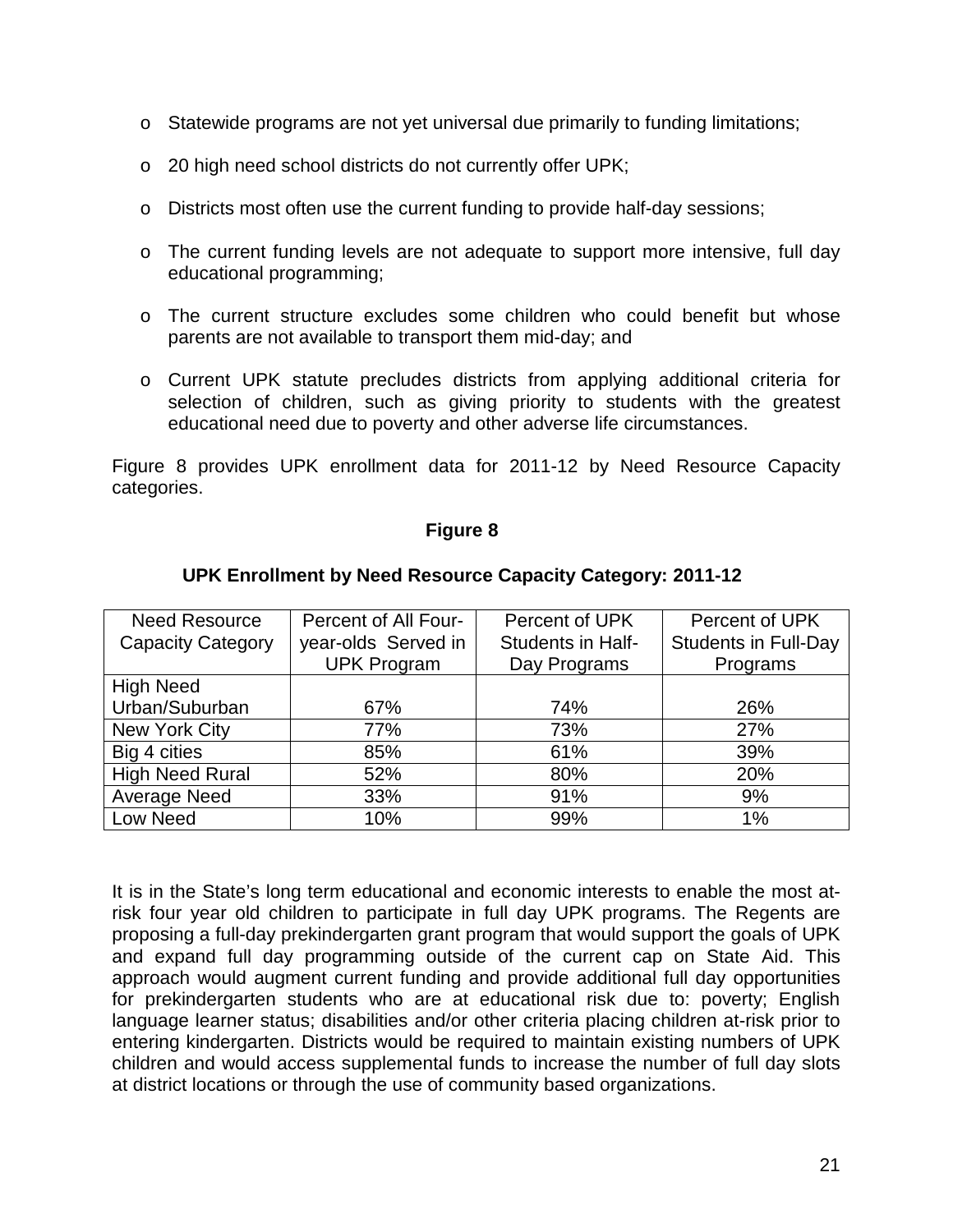Finally, researchers concur that the quality of prekindergarten programs greatly impacts the learning opportunities for participating children. The Department has allocated \$4 million of federal Race to the Top funds to support the implementation of QUALITYstarsNY from 2012-2014 through a Memorandum of Understanding with the City University of New York's Early Childhood Professional Development Institute for UPK programs and other early learning providers in communities that have one or more schools designated as Priority Schools.

## **Support for Regional Approaches to Enhanced Options**

There are many regional variations across the State. While student enrollment is increasing in some areas, declining enrollments are apparent in most parts of the state, as shown in Figure 9. Enrollment losses are greatest in rural New York but are also evident in districts in the Hudson Valley, NYC and Capital Region.





\*New York City is mapped by each of the 32 geographic regions.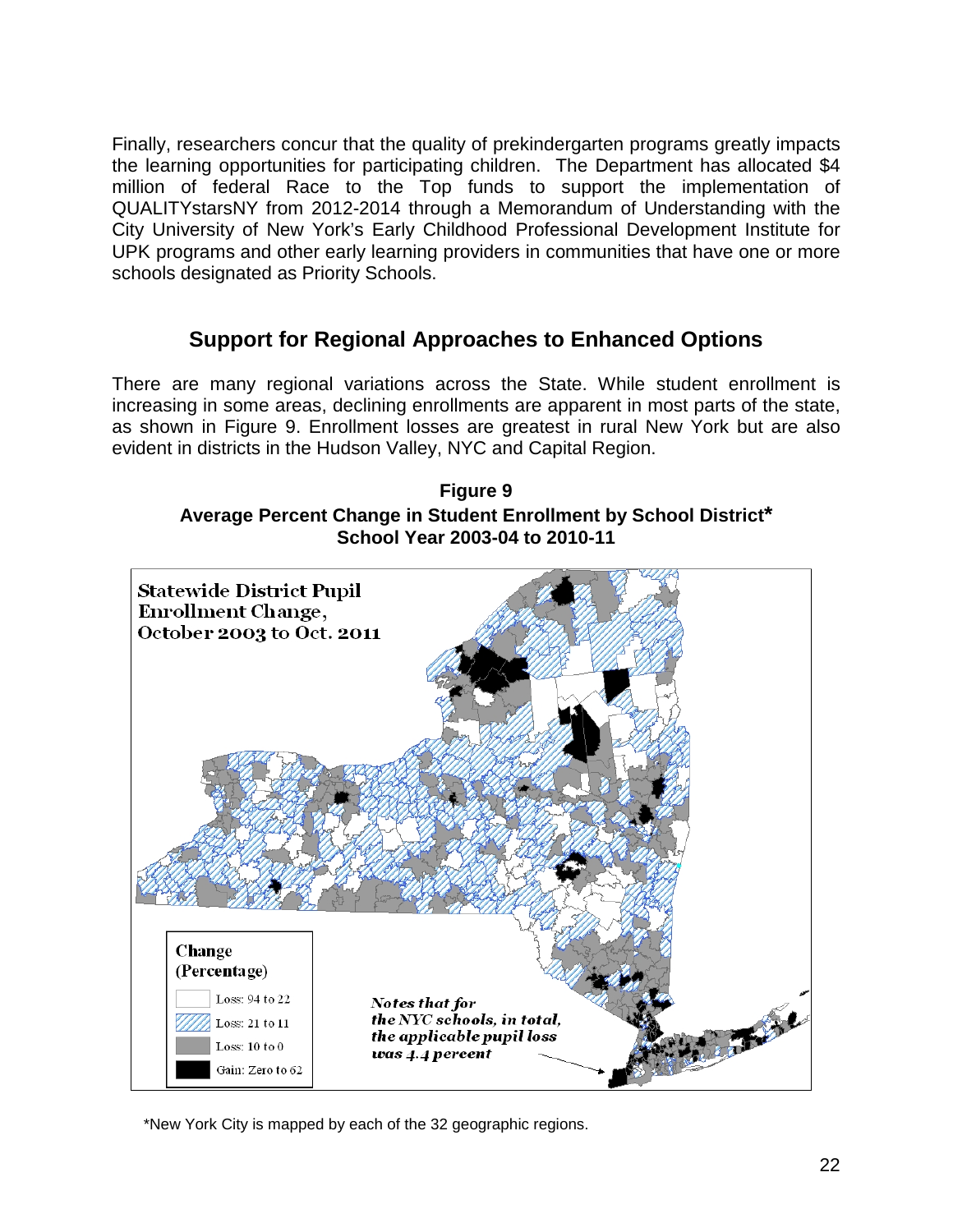Declining enrollments, coupled with State and local revenue shortages, highlight the need to continue to promote strategies for fiscal efficiency and educational effectiveness. The following strategies are discussed:

- o Reorganization through merging of contiguous school districts;
- o Regional secondary schools; and
- o BOCES as regional leader.

#### **Encourage School District Reorganization**

School district reorganization provides the opportunity for two or more contiguous school districts that meet prescribed criteria to merge into a single district. The State has long provided incentives for reorganization through additional Operating and Building Aid. Although historically many school district reorganizations have occurred, only four have transpired in the past decade despite there being 236 districts having enrollments of fewer than 1,000 pupils in 2011-12. Specifically, it is recommended that the State enact adjustments to aid formulas to promote reorganizations by:

- o Linking to Foundation Aid rather than 2006-07 Operating Aid;
- o Restructuring Reorganization Incentive Operating Aid toward the goal of improving student achievement and reducing costs over the long term;
- o Applying an efficiency factor to aid for school districts which are recommended for reorganization on the State's Master Plan but elect not to reorganize in the next two years; and
- o Eliminating aid provisions that discourage reorganization by small districts.

The progression of the erosion of educational opportunities, exacerbated by enrollment declines and revenue generating challenges, especially for rural low wealth districts, strongly supports the need to further examine and champion reorganization options.

#### **Support for Regional Secondary Schools**

Regional secondary schools represent a type and approach to the concept of reorganization. The Regents and the Department have examined approaches to the formation of regional secondary schools to help stave off the loss of further course offerings, especially enhanced course offerings that include Advanced Placement coursework, and improve options for academically challenging programs. Regional secondary schools may offer a lifeline for saving instructional programs on the verge of "educational insolvency," i.e., the inability of school districts to provide quality educational programs due to significantly reduced revenues and small enrollments.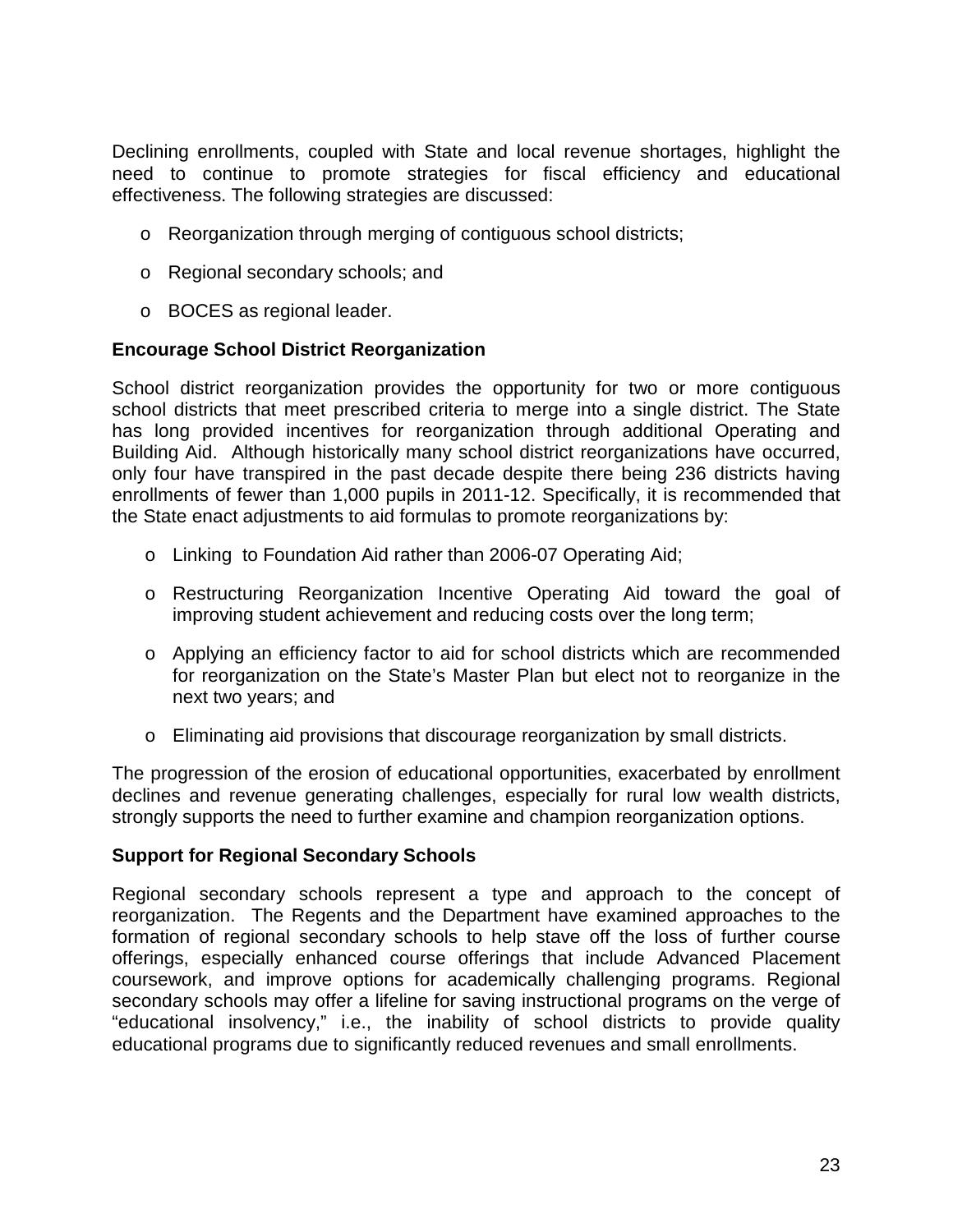The rationale for supporting regional secondary schools includes:

- o Strong evidence that the financial crisis facing small rural schools will not be alleviated to any significant degree in the future;
- o Many of our schools may have difficulty meeting financial obligations and will risk cutting programs and personnel to the point of not being able to provide a sound, basic education to all students;
- o The number of mergers has slowed to a standstill in recent years;
- o Communities are reluctant to give up the local control and identity of their districts through merging their district with another;
- o School districts are the center of small rural communities. Regional secondary schools would provide continuity and community identification through elementary school(s) while offering high school students more academic opportunities; and
- o The financial and program challenges faced by small, rural districts are primarily at the secondary school level.

It is recommended regional secondary schools be supported if they seek to provide improved educational opportunities in a manner that is fiscally responsible and sustainable. While current models exist, additional alternate proposals for school districts to share secondary schools without merging should also be considered. Some basic ground rules and fiscal options for consideration include:

- o Requiring that a minimum number of three districts be allowed to combine to form a secondary school program.
- o Addressing important transportation issues.
- o Operating the regional high school by a host school district or a BOCES with adjustments to funding formulas to provide support for the secondary school by the local school districts and the State.
- o Providing flexibility for which grade levels could constitute a secondary school, e.g., 7-12; 6-12; or 9-12. Once grades are determined and approved by voters, participating districts stop providing education for the grades of the regional secondary school which will serve all students from participating school districts.
- o Allowing districts to retain their original status while participating in the regional secondary school. This avoids the need to address teacher contract and compensation issues.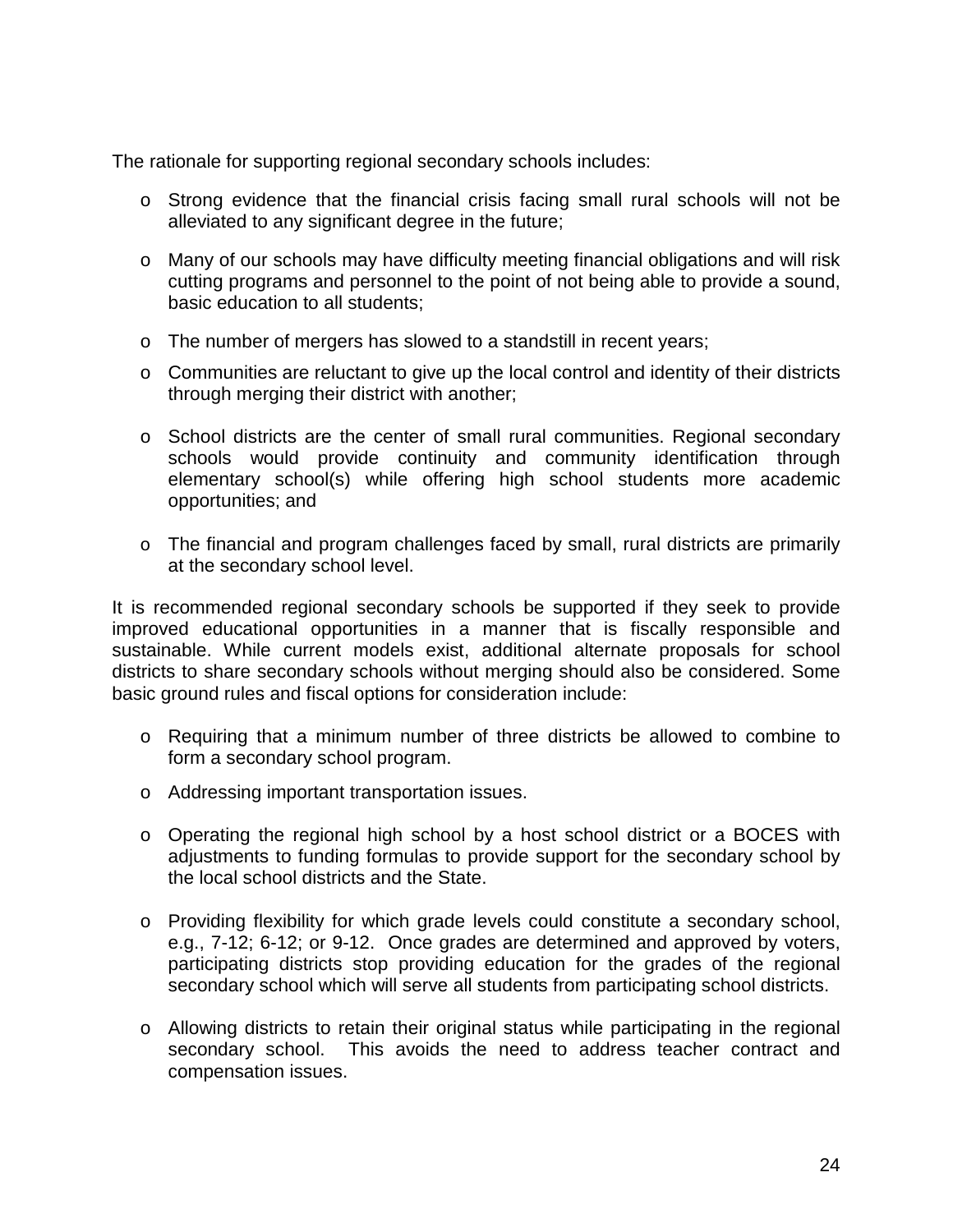- o Allowing regional secondary school implementation for a maximum of five years based on a vote of the voters from each district. At the conclusion of the contract, require voters from the participating districts to decide which of three options to advance:
	- 1) Return to separate secondary schools for each participating district; or
	- 2) Continue the regional high school; or
	- 3) Merge the participating districts into a single district.
- o Containing costs by ensuring that efficiencies from the regional secondary school model offset the costs of enhanced cost offerings. Develop and recommend State Aid changes to provide State support for this purpose, in a manner that allows for a State and local share and ensures that costs, including aid, do not exceed prior expenditures. The goal is for additional higher level course offerings in support of educational opportunities, as well as future, if not current, monetary savings.
- o Requiring the use of existing facilities where feasible.
- o Examining fiscal models wherein the sending school districts would levy taxes to support the secondary school program and use State Aid for a portion of the costs of the regional high school. State aid changes could be designed to mitigate barriers to participation and reflect the characteristics of the student's home districts.

## **Facilitate Regional Approaches through BOCES**

A regional approach in the delivery of services lends support to Board of Cooperative Educational Services (BOCES) serving as the regional leader and regional service provider and increasing the role of the District Superintendent Examples of how BOCES can assume a greater role include:

- o Maintain BOCES Aid at current levels where Cooperative Service Agreements support the Regents reform agenda;
- o Make BOCES Aid more progressive by eliminating the multiple aid ratio choices and refining the computation of the State share to better reflect districts' fiscal capacity;
- o Amend the tax cap legislation to allow district's share of BOCES capital projects to be excluded from the Tax Cap;
- o Simplify the authorization process for BOCES capital projects with significant health and safety needs resulting from antiquated facilities which have not been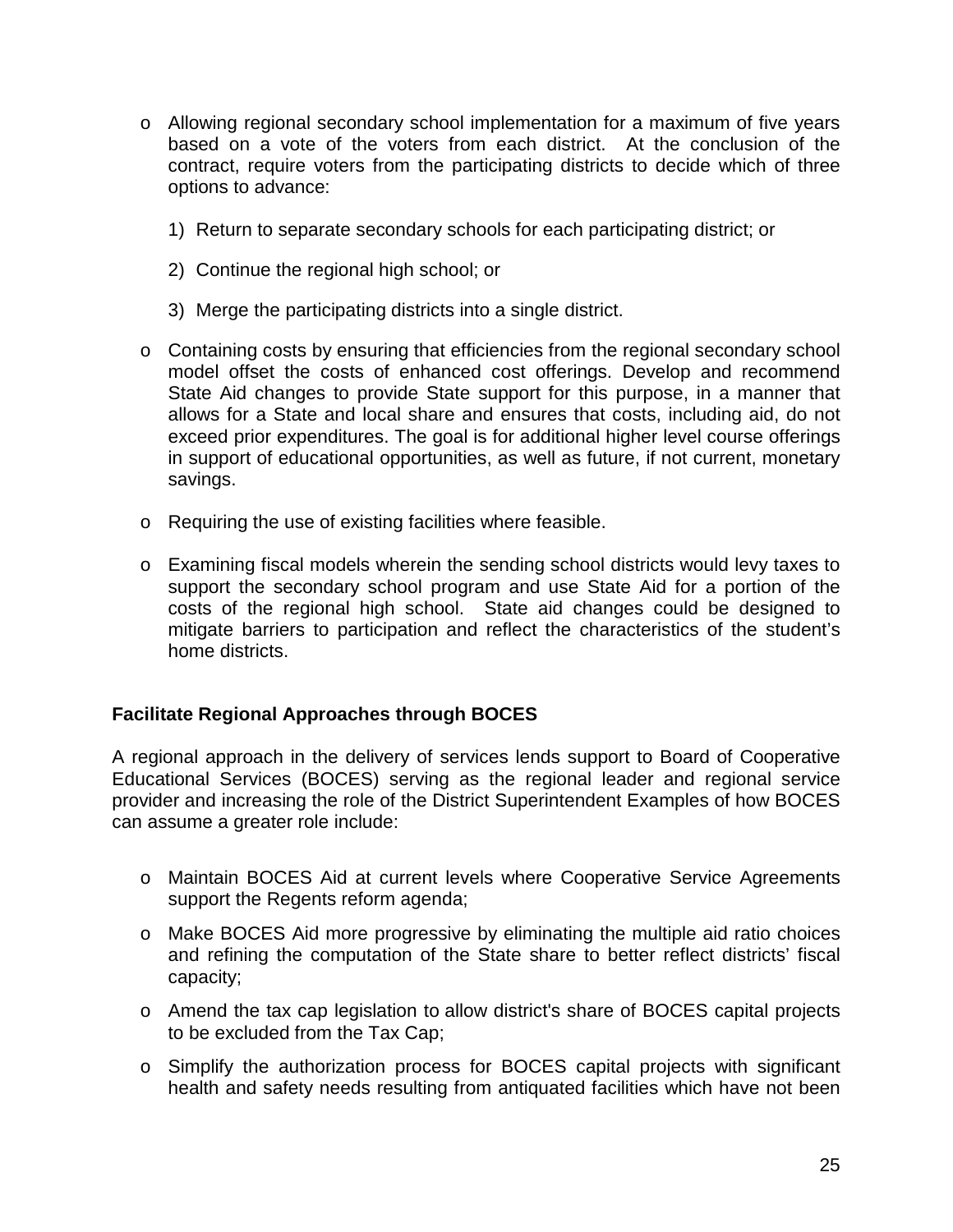upgraded since original construction. BOCES facilities increasingly need to support 21<sup>st</sup> century career opportunities for students as multiple pathways for college and career readiness are pursued;

- o A regional transportation approach, with BOCES serving in a coordinating role, will require lease specifications be modified to permit BOCES to maintain a centralized hub for the repair and maintenance of bus fleets with only participating districts contributing to the cost of the facility;
- o Provide authority for State agencies to contract with BOCES to provide such agencies with educational services that they are otherwise required by law to provide;
- o Provide authority for BOCES to provide services to the Big Four city school districts (Yonkers, Rochester, Syracuse and Buffalo), in addition to the career and technical education services currently authorized by law; and
- o Extend the existing BOCES capacity to provide all BOCES services available to school districts to charter schools as well.

## **Support for Reform of Expense Based Aids**

It is important that measures be adopted to rebalance the role of Expense Based Aids in General Support for Public Schools (GSPS). The Regents are not proposing changes for the 2013-14 school year for which districts have incurred expenses and anticipate reimbursement or for capital projects already approved by the voters. It is recommended that an Expense Based Aid Task Force be convened to address comprehensive reform of Building and Transportation Aid. Task Force representatives may include: superintendents; business officials; building and grounds officials; transportation directors; school construction professionals; representatives from private transportation industry; and Department staff. Issues for consideration are identified below.

## **Building Aid**

Options the Task Force should consider for managing the State's investment in capital construction include:

- o Eliminate Incentive Aid;
- o Eliminate the Selected Building Aid Ratio; and
- o Discontinue State Support for Excessive Amounts of Incidental Costs.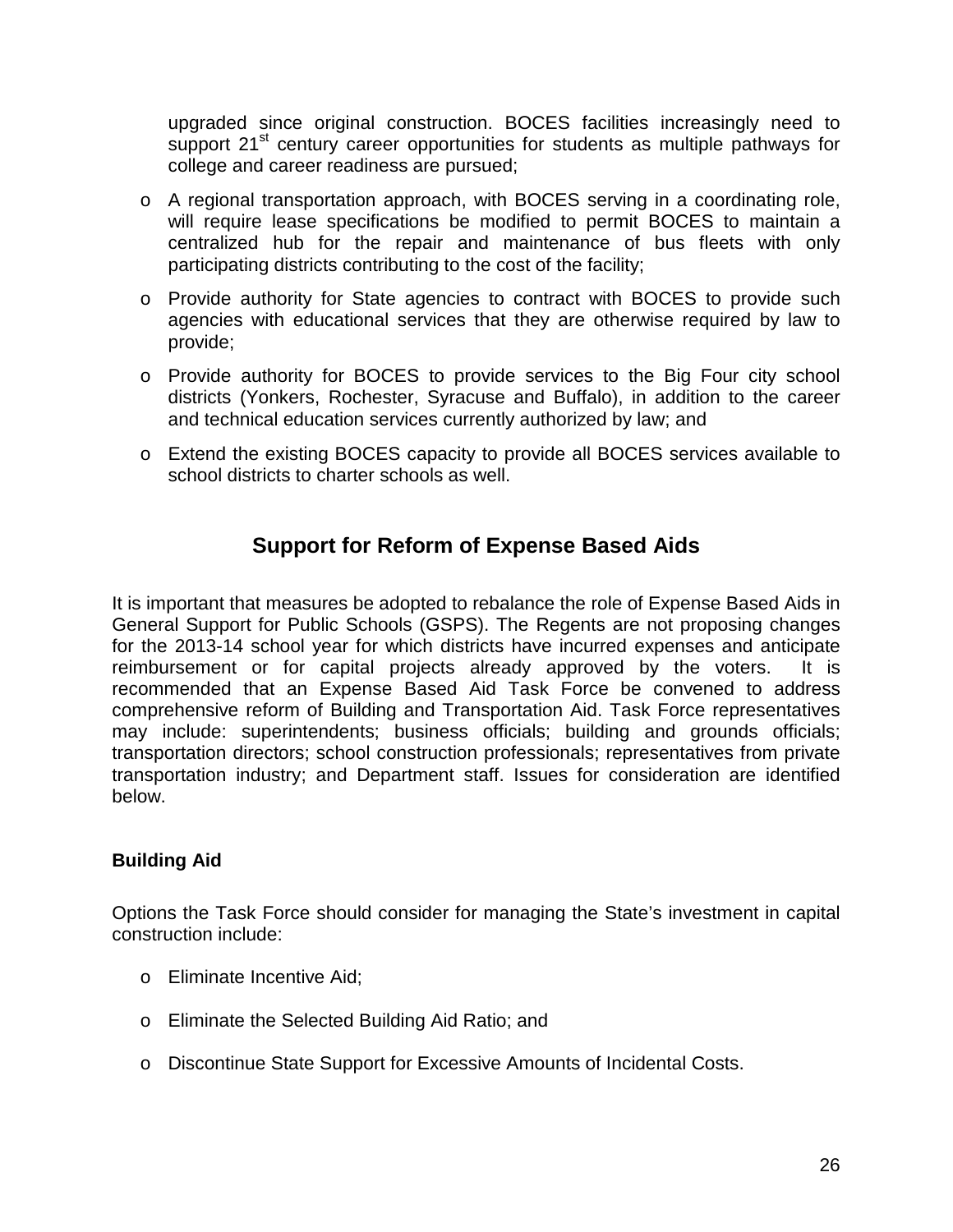#### **Pupil Transportation**

Transportation Aid partially supports the cost of transporting the State's 2.5 million students to and from school each day. Options for reducing transportation expenditures through regional transportation solutions, as well as obstacles faced in implementing changes, are being identified through Regional Transportation Pilots. Legislation enacted in 2010 led to four BOCES, constituting 32 school districts, and a group of nine additional districts conducting regional transportations pilots beginning in 2011-12. Some of the best practices reported include:

- o Evaluating district-wide single bell systems to support consolidated bus runs;
- o Analyzing regional bus routes for shared runs;
- o Coordinating out-of-district runs to function more like a region-wide public transportation system;
- o Considering transportation arrangements in determining student placements;
- o Managing inventory of buses and fuel with other districts or municipal entities; and
- o Maximizing maintenance facility use and auditing maintenance service levels.

Obstacles to improving the effectiveness and efficiency of the pupil transportation system, and thereby offsetting the advantages of best practices, have also been identified through the regional transportation projects. Obstacles include:

- o Generous State Aid formulas provide a disincentive for sharing, especially for the vast majority of school districts which have the highest State shares (up to 90 percent);
- o Lack of flexibility with contract requirements; and
- $\circ$  Labor union issues related to transporting across school districts boundaries.

Recommendations the Task Force should examine include:

- o Strategically targeting Transportation Aid by making it more progressive and responsive to school districts' current fiscal capacity and by supporting shared services; and
- o Providing flexibility to piggyback on Pupil Transportation Contracts in certain circumstances if the joint contract results in a cost savings to the school district.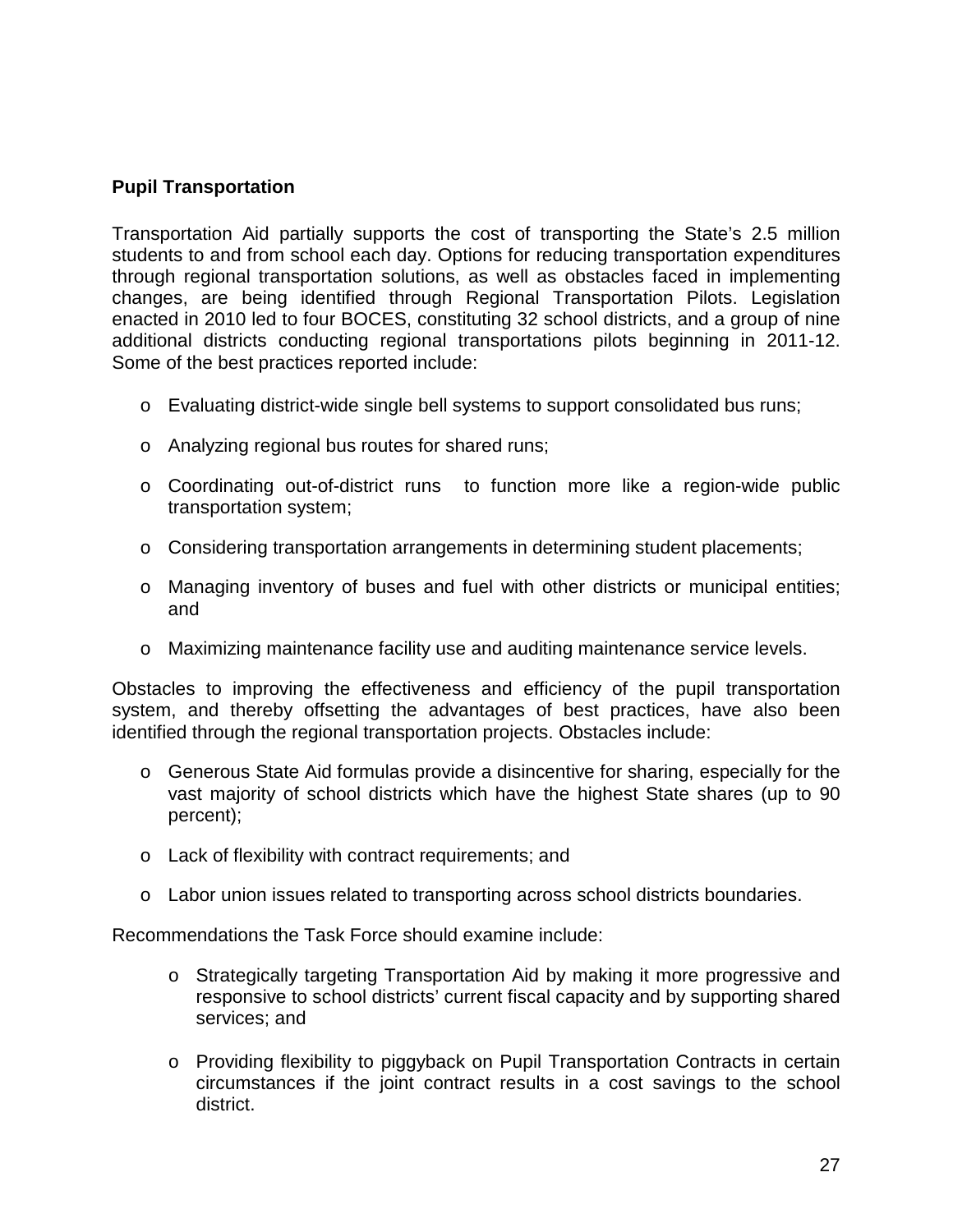## **Mandate Relief and Flexibility**

As the State's revenue condition worsens and school districts adjust to the tax cap and the loss of federal funds, mandate relief becomes vital in order to preserve funding for critical priorities. While many mandates were originally enacted to enhance the rights, protections and performance of students and the fiscal accountability of school districts, not all mandates have produced their intended results. In these challenging fiscal times, it is imperative that a thoughtful and targeted series of changes be made to repeal outdated mandates that have grown too burdensome and costly and which are not essential to improving results for students.

While the Board of Regents has acted on regulatory mandate relief, including repealing outdated reports and minimum service requirements, legislative action is necessary to address mandates that exist in statute. The Regents have proposed legislation that would enact a series of mandate relief measures to provide relief from reporting requirements, provide greater flexibility relating to curriculum, transportation, educational management services and containing special education costs while protecting educational opportunities. While some of the Regents proposals were enacted as stand-alone legislation during the 2012 session, including more closely aligning membership of Committee on Special Education to federal requirements, allowing for electronic distribution of Individualized Education Programs (IEPs), and procurement mandate relief, more action is needed. The Regents support legislative action on the following issues:

- o Initiate a feasibility study to allow districts and BOCES to save on credit card costs;
- o Exempt school districts from the Smart Growth regulations for reconstruction, renovation and addition projects;
- o Replace the mandate on Conservation Day with Earth Day academic instruction;
- o Streamline the provision of special education services to parentally-placed students with disabilities;
- o Reduce delays and due process costs by shortening the statute of limitations to request a special education due process hearing;
- o Eliminate certain duplicative aging out reporting requirements; and
- o Repeal special education space planning requirements.